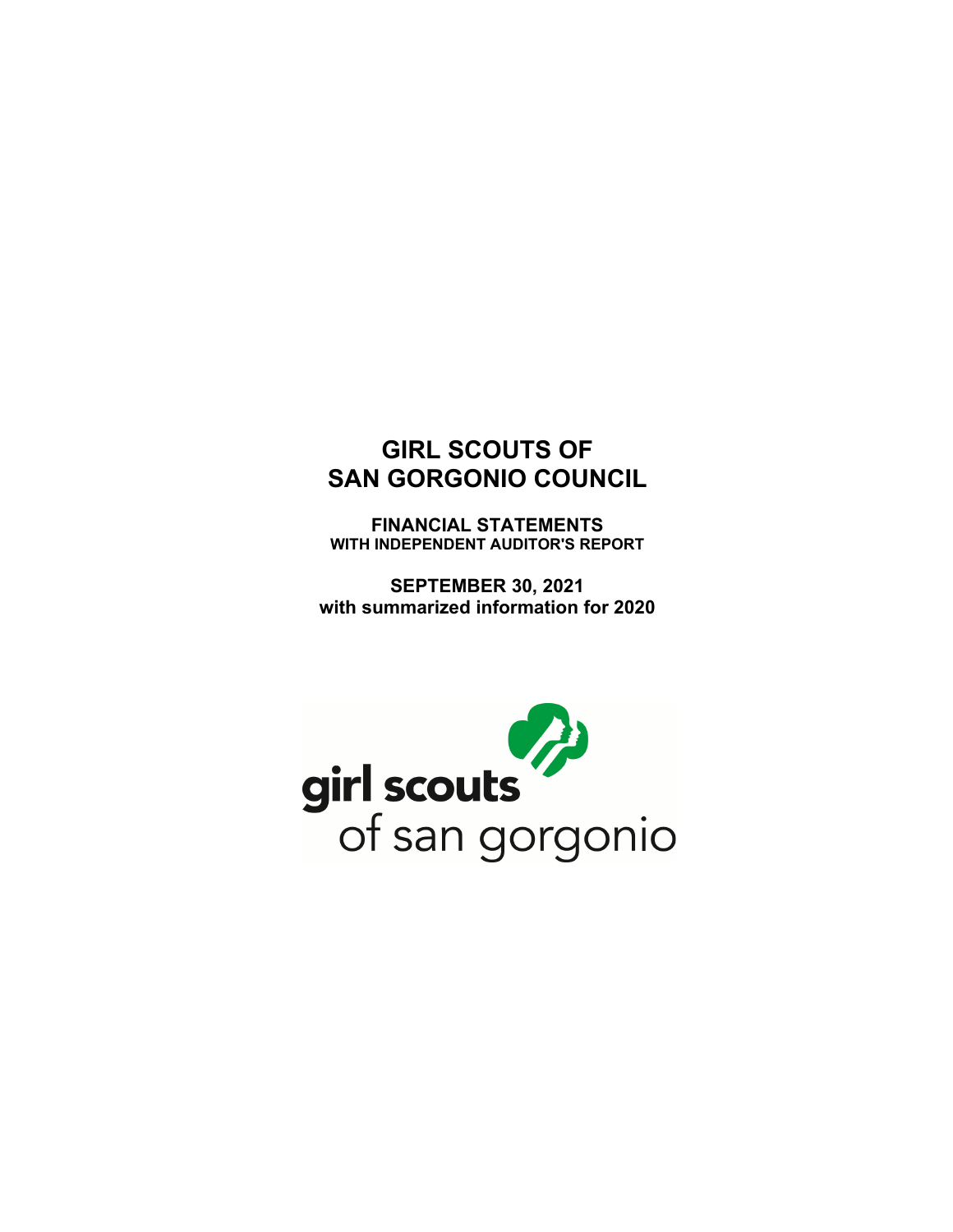# GIRL SCOUTS OF SAN GORGONIO COUNCIL **TABLE OF CONTENTS**

September 30, 2021

|                                                                                                             | <b>PAGF</b> |
|-------------------------------------------------------------------------------------------------------------|-------------|
| <b>Financial Statements</b>                                                                                 |             |
|                                                                                                             |             |
|                                                                                                             |             |
|                                                                                                             |             |
|                                                                                                             |             |
| Notes to Financial Statements response to response the contract of the state of the state of the State of T |             |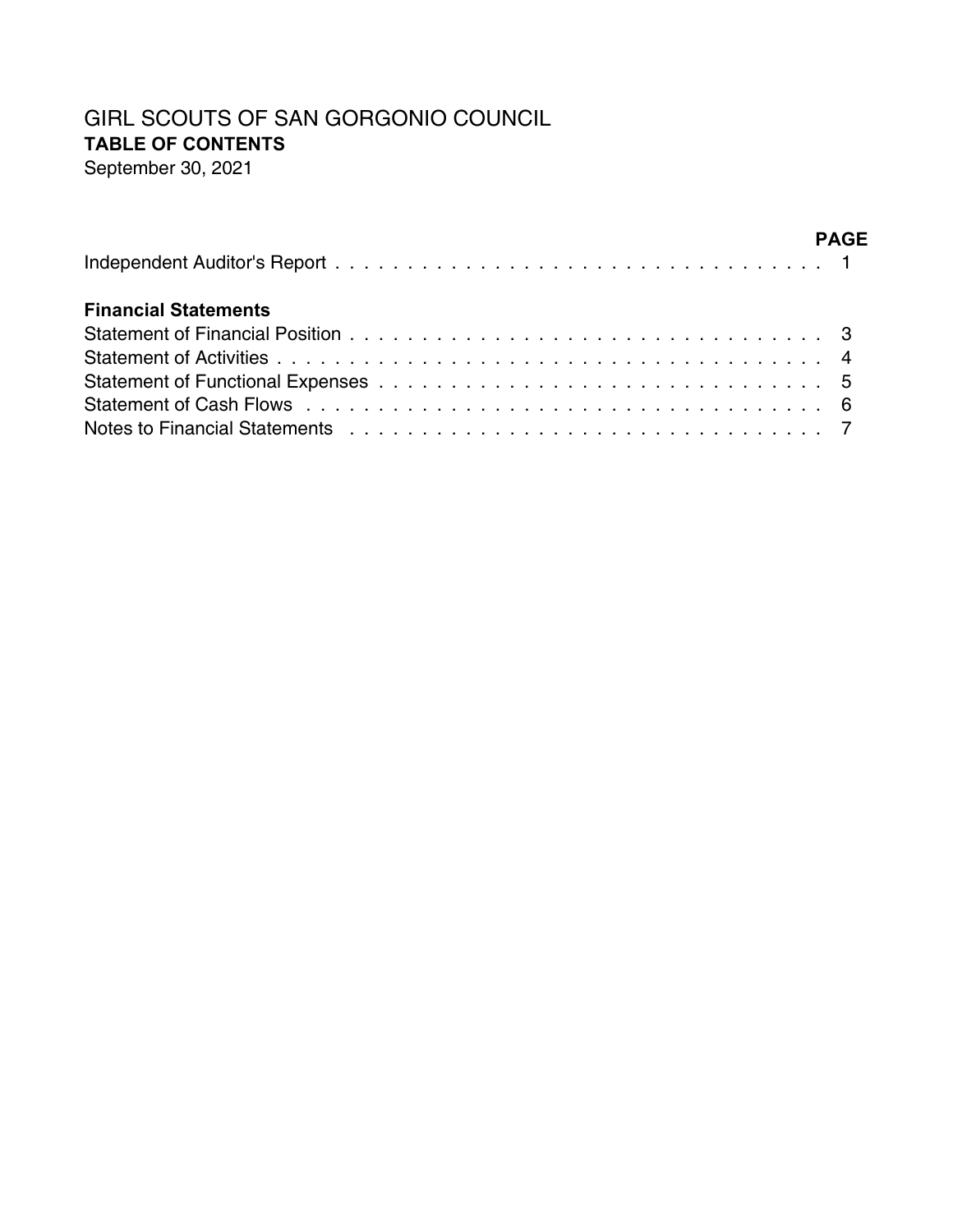## **INDEPENDENT AUDITOR'S REPORT**

To the Board of Directors Girl Scouts of San Gorgonio Council Redlands, California

We have audited the accompanying financial statements of Girl Scouts of San Gorgonio Council (a nonprofit organization), which consist of the statement of financial position as of September 30, 2021, and the related statements of activities, functional expenses, and cash flows for the year then ended, and the related notes to the financial statements.

## **Management's Responsibility for the Financial Statements**

Management is responsible for the preparation and fair presentation of these financial statements in accordance with accounting principles generally accepted in the United States of America; this includes the design, implementation, and maintenance of internal control relevant to the preparation and fair presentation of financial statements that are free from material misstatement, whether due to fraud or error.

#### **Auditor's Responsibility**

Our responsibility is to express an opinion on these financial statements based on our audit. We conducted our audit in accordance with auditing standards generally accepted in the United States of America. Those standards require that we plan and perform the audit to obtain reasonable assurance about whether the financial statements are free from material misstatement.



#### **Eadie Payne, LLP**

3880 Lemon St., Ste. 300 Riverside, CA 92501

P.O. Box 1529 Riverside, CA 92502-1529

Office: 951-241-7800 www.eadiepaynellp.com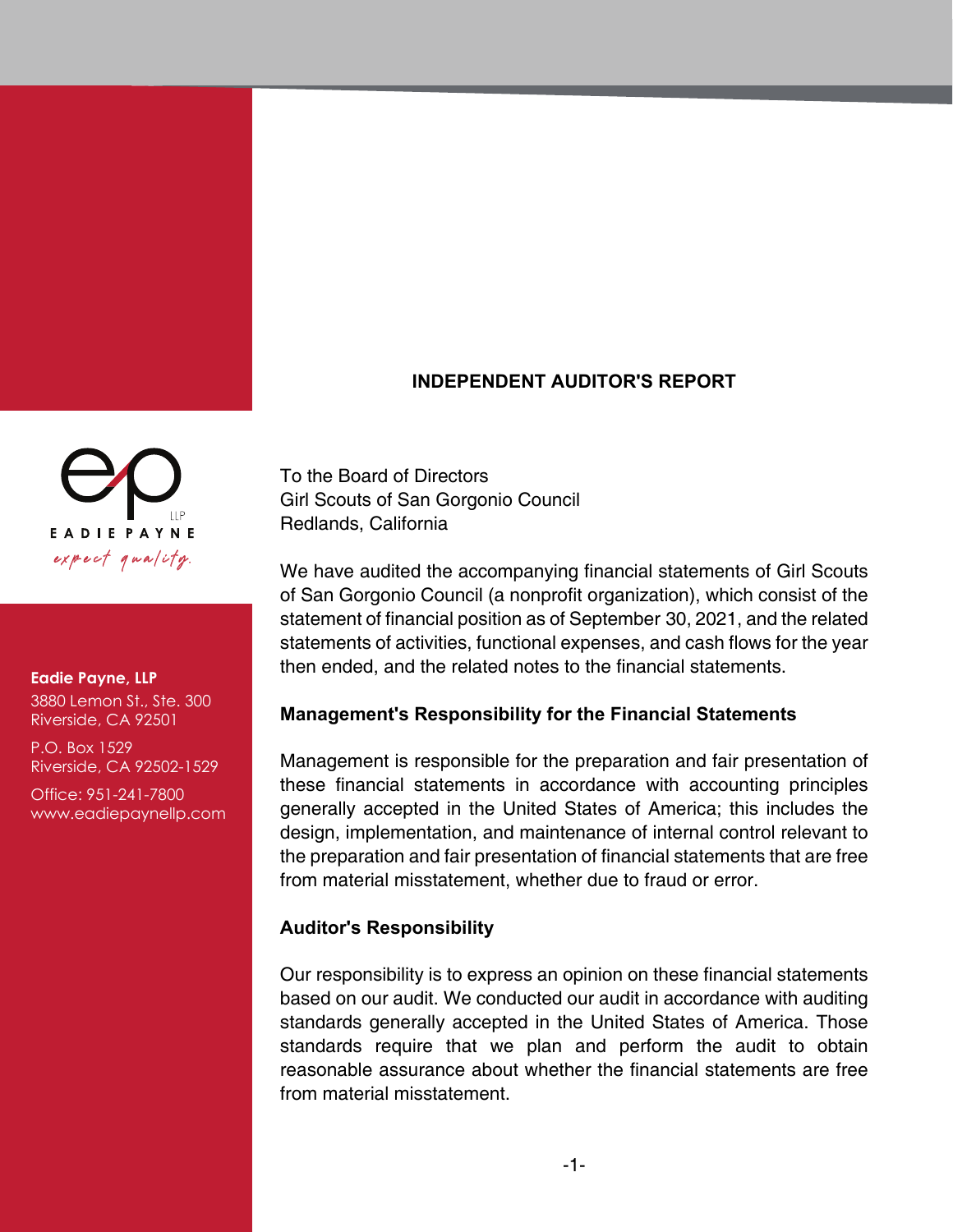An audit involves performing procedures to obtain audit evidence about the amounts and disclosures in the financial statements. The procedures selected depend on the auditor's judgment, including the assessment of the risks of material misstatement of the financial statements, whether due to fraud or error. In making those risk assessments, the auditor considers internal control relevant to the entity's preparation and fair presentation of the financial statements in order to design audit procedures that are appropriate in the circumstances, but not for the purpose of expressing an opinion on the effectiveness of the entity's internal control. Accordingly, we express no such opinion. An audit also includes evaluating the appropriateness of accounting policies used and the reasonableness of significant accounting estimates made by management, as well as evaluating the overall presentation of the financial statements.

We believe that the audit evidence we have obtained is sufficient and appropriate to provide a basis for our audit opinion.

#### **Opinion**

In our opinion, the financial statements referred to above present fairly, in all material respects, the financial position of Girl Scouts of San Gorgonio Council as of September 30, 2021, and the changes in its net assets and its cash flows for the year then ended in accordance with accounting principles generally accepted in the United States of America.

#### **Report on Summarized Comparative Information**

We have previously audited the Girl Scouts of San Gorgonio Council's September 30, 2020 financial statements, and we expressed an unmodified audit opinion on those audited financial statements in our report dated January 4, 2021. In our opinion, the summarized comparative information presented herein as of and for the year ended September 30, 2020 is consistent, in all material respects, with the audited financial statements from which it has been derived.

The financial statements include certain prior year summarized comparative information in total but not by net asset class. Furthermore, note disclosures for prior year are omitted. Such information does not include sufficient detail to constitute a presentation in conformity with accounting principles generally accepted in the United States of America. Accordingly, such information should be read in conjunction with the Council's financial statements for the year ended September 30, 2020, from which the summarized comparative information was derived.

Eadie and Payse HP

Riverside, California January 10, 2022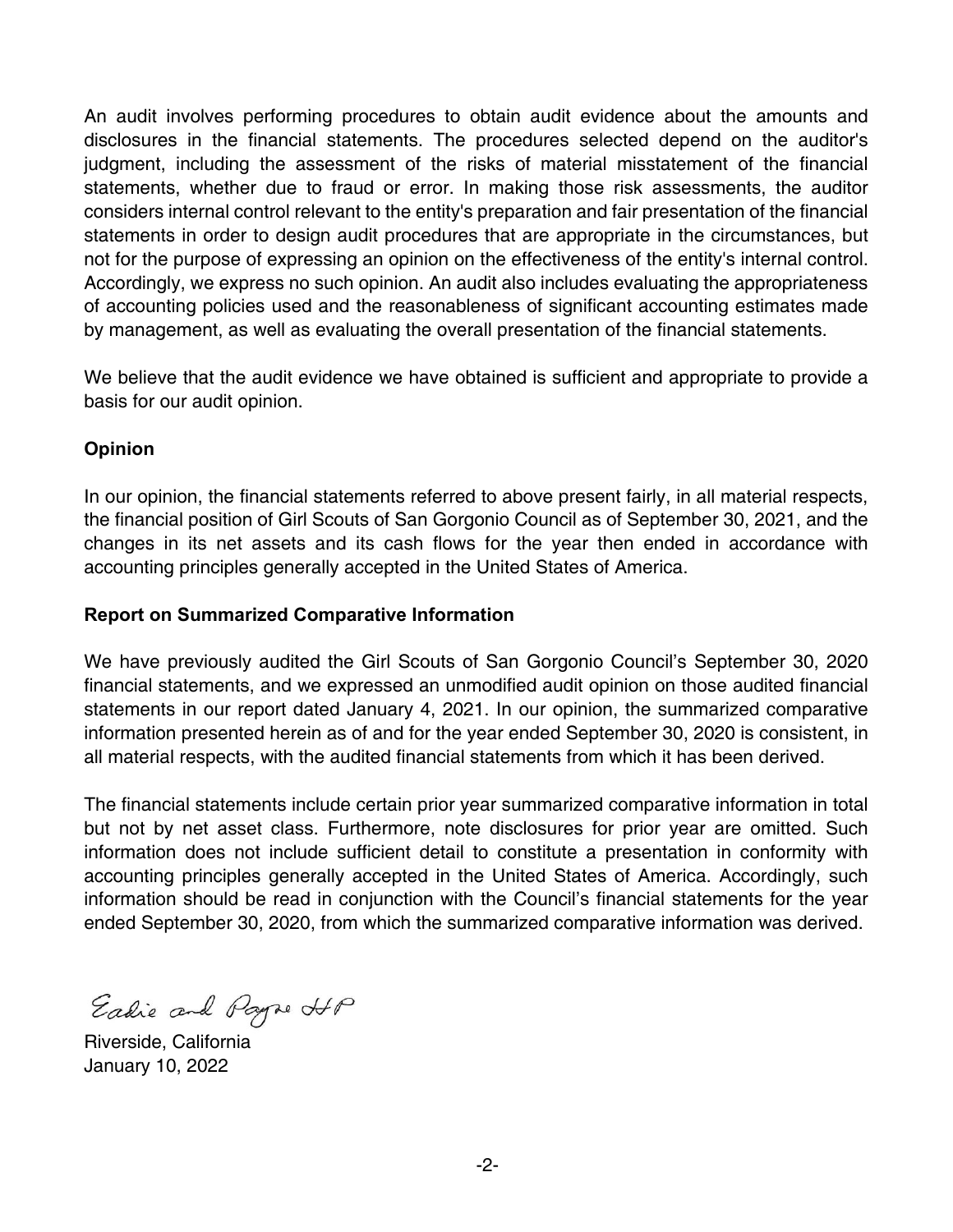**STATEMENT OF FINANCIAL POSITION** 

September 30, 2021 and summarized information for 2020

|                                               | 2021             |    | 2020       |
|-----------------------------------------------|------------------|----|------------|
| <b>ASSETS</b>                                 |                  |    |            |
| <b>Current Assets</b>                         |                  |    |            |
| Cash and cash equivalents                     | \$<br>4,802,254  | \$ | 5,813,016  |
| Contributions receivable                      | 9,875            |    | 15,037     |
| Accounts receivable                           | 319,249          |    | 33,645     |
| Inventory                                     | 290,628          |    | 302,521    |
| Prepaid expenses                              | 122,813          |    | 127,834    |
| <b>Total Current Assets</b>                   | 5,544,819        |    | 6,292,053  |
| Long-term investments                         | 4,336,798        |    | 3,855,083  |
| Property and equipment, net                   | 5,397,159        |    | 5,472,340  |
| <b>TOTAL ASSETS</b>                           | \$<br>15,278,776 | \$ | 15,619,476 |
| <b>LIABILITIES AND NET ASSETS</b>             |                  |    |            |
| <b>Current Liabilities</b>                    |                  |    |            |
| Accounts payable                              | \$<br>177,940    | \$ | 272,006    |
| <b>Accrued liabilities</b>                    | 798,068          |    | 1,573,532  |
| <b>Custodial funds</b>                        | 196,209          |    | 197,546    |
| Current portion of long-term liabilities      | 23,606           |    | 26,701     |
| <b>Total Current Liabilities</b>              | 1,195,823        |    | 2,069,785  |
| <b>Noncurrent Liabilities</b>                 |                  |    |            |
| PPP loan                                      |                  |    | 133,692    |
| Note payable                                  | 1,241,712        |    | 1,265,318  |
| <b>Total Liabilities</b>                      | 2,437,535        |    | 3,468,795  |
| <b>Net Assets</b>                             |                  |    |            |
| Without donor restrictions                    | 7,205,486        |    | 6,968,759  |
| Without donor restrictions - board-designated | 4,294,952        |    | 3,795,445  |
| With donor restrictions                       | 1,340,803        |    | 1,386,477  |
| <b>Total Net Assets</b>                       | 12,841,241       |    | 12,150,681 |
| <b>TOTAL LIABILITIES AND NET ASSETS</b>       | \$<br>15,278,776 | \$ | 15,619,476 |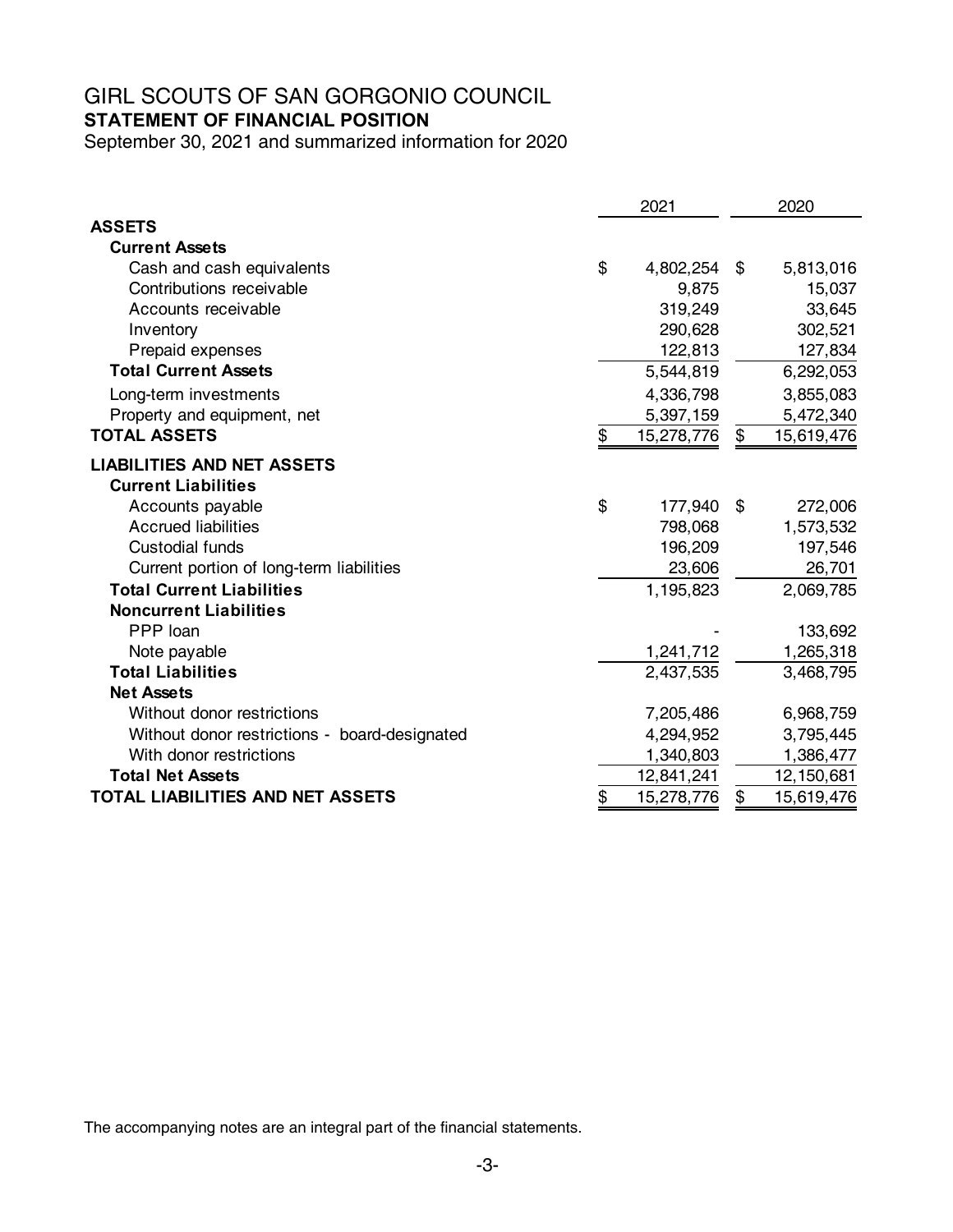# **STATEMENT OF ACTIVITIES**

For the year ended September 30, 2021 and summarized information for 2020

|                                              |                     | 2021                |                  | 2020             |
|----------------------------------------------|---------------------|---------------------|------------------|------------------|
|                                              | <b>WITHOUT</b>      |                     |                  |                  |
|                                              | <b>DONOR</b>        | <b>WITH DONOR</b>   |                  |                  |
|                                              | <b>RESTRICTIONS</b> | <b>RESTRICTIONS</b> | <b>TOTAL</b>     | <b>TOTAL</b>     |
| <b>SUPPORT</b>                               |                     |                     |                  |                  |
| Public support                               | \$<br>94,695        | \$<br>132,752       | \$<br>227,447    | \$<br>425,050    |
| Grant revenue                                |                     |                     |                  | 66,716           |
| <b>United Way</b>                            |                     |                     |                  | 4,332            |
| Contributions                                | 1,060,798           |                     | 1,060,798        | 638,274          |
| <b>Total Support</b>                         | 1,155,493           | 132,752             | 1,288,245        | 1,134,372        |
| <b>REVENUES</b>                              |                     |                     |                  |                  |
| <b>Product sales</b>                         | 8,573,362           |                     | 8,573,362        | 14,725,289       |
| Cost of sales                                | 5,028,663           |                     | 5,028,663        | 8,071,713        |
| Net Product Sales                            | 3,544,699           |                     | 3,544,699        | 6,653,576        |
| Merchandise sales, net of                    |                     |                     |                  |                  |
| \$231,386 merchandise cost of sales          | 108,425             |                     | 108,425          | 133,887          |
| Investment income                            | 501,278             | 15,936              | 517,214          | 239,077          |
| Program fees                                 | 253,762             |                     | 253,762          | 213,120          |
| Fundraising                                  |                     | 41,882              | 41,882           | 147,855          |
| Gain on sale of assets                       | 76,438              |                     | 76,438           |                  |
| Rental revenue                               | 2,099               |                     | 2,099            | 1,610            |
| Other revenue                                | 76,267              |                     | 76,267           | 57,100           |
| <b>Total Revenues</b>                        | 4,562,968           | 57,818              | 4,620,786        | 7,446,225        |
| <b>NET ASSETS RELEASED FROM RESTRICTIONS</b> |                     |                     |                  |                  |
| Satisfaction of program restrictions         | 236,244             | (236, 244)          |                  |                  |
| <b>TOTAL SUPPORT AND REVENUE</b>             | 5,954,705           | (45, 674)           | 5,909,031        | 8,580,597        |
| <b>OPERATING EXPENSES</b>                    |                     |                     |                  |                  |
| Program Services                             |                     |                     |                  |                  |
| Program for girls                            | 1,601,237           |                     | 1,601,237        | 2,109,727        |
| Membership development                       | 1,717,400           |                     | 1,717,400        | 1,952,234        |
| Resident camp                                | 860,959             |                     | 860,959          | 880,375          |
| Adult education                              | 327,463             |                     | 327,463          | 380,338          |
| <b>Supporting Services</b>                   |                     |                     |                  |                  |
| Management and general                       | 125,179             |                     | 125,179          | 136,918          |
| Fundraising                                  | 586,233             |                     | 586,233          | 759,523          |
| <b>Total Operating Expenses</b>              | 5,218,471           |                     | 5,218,471        | 6,219,115        |
| <b>CHANGE IN NET ASSETS</b>                  | 736,234             | (45, 674)           | 690,560          | 2,361,482        |
| NET ASSETS, BEGINNING OF YEAR                | 10,764,204          | 1,386,477           | 12,150,681       | 9,789,199        |
| <b>NET ASSETS, END OF YEAR</b>               | \$<br>11,500,438    | \$<br>1,340,803     | \$<br>12,841,241 | \$<br>12,150,681 |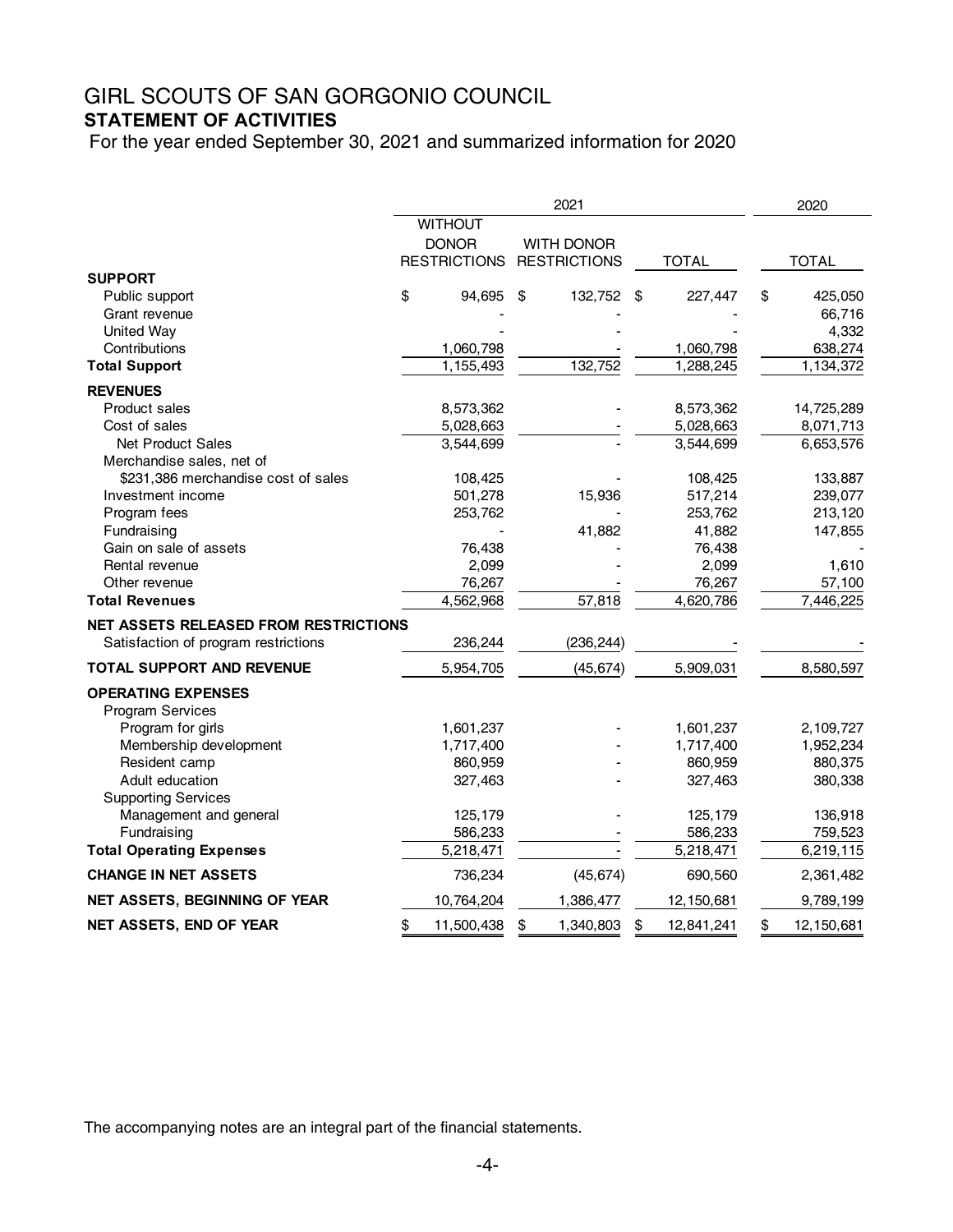# GIRL SCOUTS OF SAN GORGONIO COUNCIL **STATEMENT OF FUNCTIONAL EXPENSES**

For the year ended September 30, 2021 and summarized information for 2020

|                                                                                 |                  |                    |                 |                  | 2021            |                      |                     |                   |                  | 2020         |
|---------------------------------------------------------------------------------|------------------|--------------------|-----------------|------------------|-----------------|----------------------|---------------------|-------------------|------------------|--------------|
|                                                                                 |                  |                    |                 |                  |                 |                      | SUPPORTING SERVICES |                   |                  |              |
|                                                                                 |                  |                    |                 |                  | <b>TOTAL</b>    | <b>MANAGEMENT</b>    |                     | <b>TOTAL</b>      |                  |              |
|                                                                                 | PROGRAM          | <b>MEMBERSHIP</b>  | <b>RESIDENT</b> | <b>ADULT</b>     | <b>PROGRAM</b>  | <b>AND</b>           | FUND-               | <b>SUPPORTING</b> |                  |              |
|                                                                                 | <b>FOR GIRLS</b> | <b>DEVELOPMENT</b> | CAMP            | <b>EDUCATION</b> | <b>SERVICES</b> | <b>GENERAL</b>       | <b>RAISING</b>      | <b>SERVICES</b>   | <b>TOTAL</b>     | <b>TOTAL</b> |
| <b>COST OF REVENUES</b>                                                         |                  |                    |                 |                  |                 |                      |                     |                   |                  |              |
| Cost of goods sold - products                                                   | $$5,028,663$ \$  |                    | \$              | \$               | 5,028,663<br>\$ | \$<br>$\overline{a}$ | \$                  | \$                | $-$ \$ 5,028,663 | \$8,071,713  |
| Cost of goods sold - merchandise                                                | 231,386          |                    |                 |                  | 231,386         |                      |                     |                   | 231,386          | 259,332      |
| <b>Total Cost of Revenues</b>                                                   | 5,260,049        |                    |                 |                  | 5,260,049       |                      |                     |                   | 5,260,049        | 8,331,045    |
| <b>OPERATING EXPENSES</b>                                                       |                  |                    |                 |                  |                 |                      |                     |                   |                  |              |
| Salaries and contract labor                                                     | 847,111          | 904,176            | 360,762         | 156,844          | 2,268,893       | 55,866               | 353,280             | 409,146           | 2,678,039        | 3,126,445    |
| Employee benefits                                                               | 126,076          | 182,910            | 36,243          | 9,812            | 355,041         | 3,495                | 41,273              | 44,768            | 399,809          | 557,762      |
| Payroll taxes                                                                   | 79,553           | 83,922             | 48,764          | 22,218           | 234,457         | 7,914                | 35,563              | 43,477            | 277,934          | 329,459      |
| Professional fees                                                               | 32,930           | 30,287             | 30,287          | 30,286           | 123,790         | 10,788               | 30,732              | 41,520            | 165,310          | 139,623      |
| Materials and supplies                                                          | 49,280           | 49.096             | 38,457          | 3,770            | 140,603         | 1,343                | 4,043               | 5,386             | 145,989          | 251,935      |
| Telephone                                                                       | 27,947           | 34,437             | 12,858          | 9,540            | 84,782          | 4,051                | 9,567               | 13,618            | 98,400           | 111,918      |
| Postage and shipping                                                            | 7,856            | 2,986              | 2,986           | 2,986            | 16,814          | 1,063                | 2,985               | 4,048             | 20,862           | 20,164       |
| Occupancy                                                                       | 256,181          | 281,439            | 183,457         | 4,309            | 725,386         | 4,279                | 4,309               | 8,588             | 733,974          | 784,227      |
| Equipment and maintenance                                                       | 19,697           | 19,530             | 19,770          | 19,530           | 78,527          | 6,956                | 19,530              | 26,486            | 105,013          | 180,115      |
| Printing and publications                                                       | 28,802           | 18,410             | 14,410          | 14,410           | 76,032          | 5,132                | 18,006              | 23,138            | 99,170           | 90,968       |
| Travel and transportation                                                       | 25,206           | 2,251              | 31,340          | 1,988            | 60,785          | 708                  | 2.128               | 2,836             | 63,621           | 112,680      |
| Conferences and meetings                                                        | 3,386            | 868                | 710             | 668              | 5,632           | 238                  | 2,093               | 2,331             | 7,963            | 12,277       |
| Special assistance/camperships                                                  | 1,225            | 13,333             | 1,987           |                  | 16,545          |                      |                     |                   | 16,545           | 71,286       |
| Interest expense                                                                | 63               | 61                 | 61              | 61               | 246             | 22                   | 61                  | 83                | 329              | 809          |
| Insurance                                                                       | 37,323           | 37,326             | 37,326          | 37,326           | 149,301         | 13,295               | 37,326              | 50,621            | 199,922          | 143,551      |
| Miscellaneous                                                                   | 11,495           | 6,842              | 11,173          | 5,698            | 35,208          | 2,034                | 7,549               | 9,583             | 44,791           | 61,428       |
| Bad debts                                                                       | 805              | 35                 | 35              | 35               | 910             | 13                   | 227                 | 240               | 1,150            | 28,597       |
| Depreciation and amortization                                                   | 46,301           | 49,491             | 30,333          | 7,982            | 134,107         | 7,982                | 17,561              | 25,543            | 159,650          | 195,871      |
| <b>Total Operating Expenses</b>                                                 | 1,601,237        | 1,717,400          | 860,959         | 327,463          | 4,507,059       | 125,179              | 586,233             | 711,412           | 5,218,471        | 6,219,115    |
| <b>Total Expenses</b>                                                           | 6,861,286        | 1,717,400          | 860,959         | 327,463          | 9,767,108       | 125,179              | 586,233             | 711,412           | 10,478,520       | 14,550,160   |
| Less: Expenses included in the revenue                                          |                  |                    |                 |                  |                 |                      |                     |                   |                  |              |
| section on the statement of activities                                          | 5,260,049        |                    |                 |                  | 5,260,049       |                      |                     |                   | 5,260,049        | 8,331,045    |
| <b>TOTAL EXPENSES INCLUDED IN EXPENSE</b><br><b>SECTION OF THE STATEMENT OF</b> |                  |                    |                 |                  |                 |                      |                     |                   |                  |              |
| <b>ACTIVITIES</b>                                                               | \$1,601,237      | 1,717,400<br>\$    | 860,959<br>\$   | 327,463<br>\$    | \$4,507,059     | \$<br>125,179        | \$586,233           | \$<br>711,412     | \$5,218,471      | \$6,219,115  |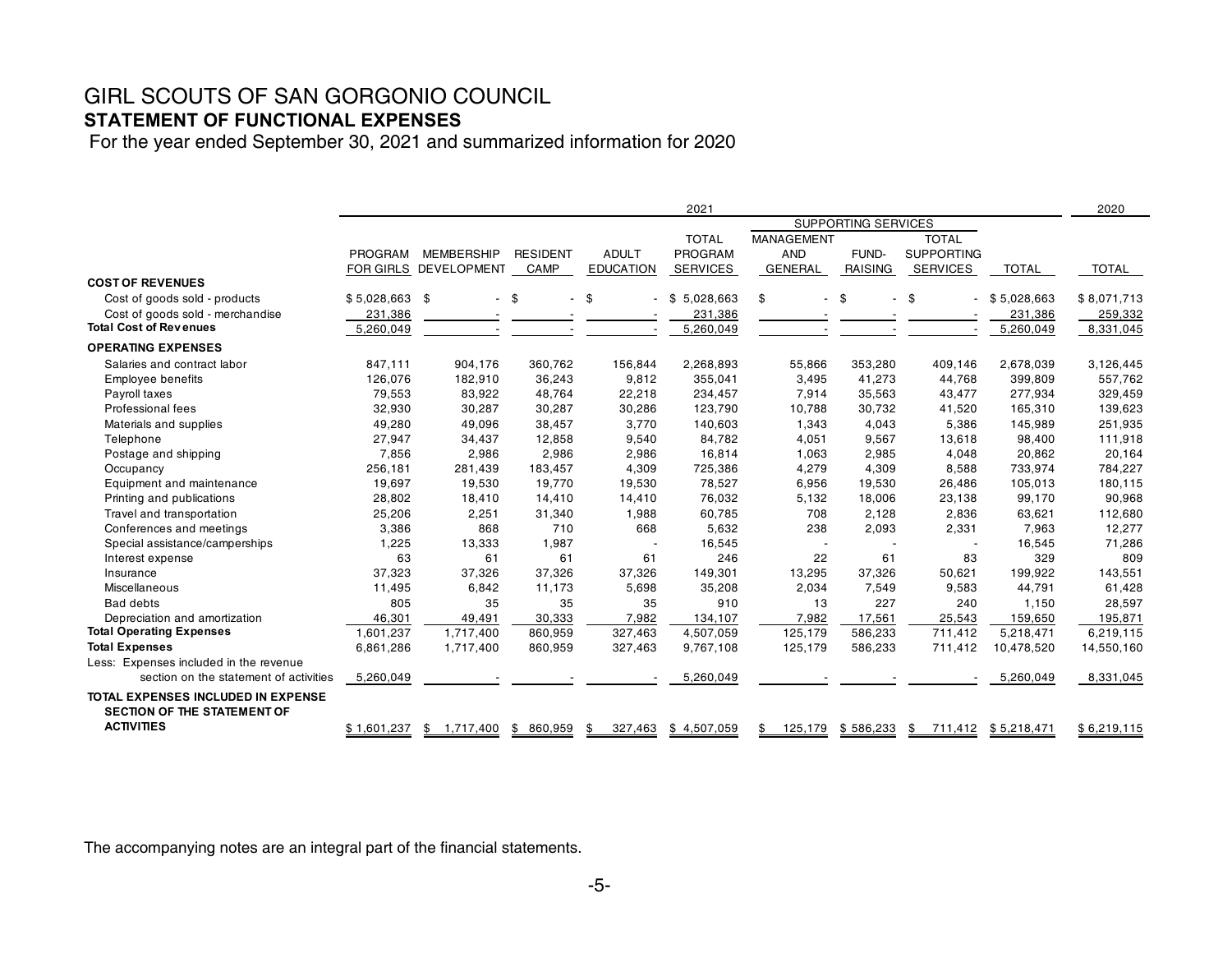## GIRL SCOUTS OF SAN GORGONIO COUNCIL **STATEMENT OF CASH FLOWS**

For the year ended September 30, 2021 and summarized information for 2020

|                                                           | 2021          | 2020          |
|-----------------------------------------------------------|---------------|---------------|
| <b>CASH FLOWS FROM OPERATING ACTIVITIES</b>               |               |               |
| Change in net assets                                      | \$<br>690,560 | \$2,361,482   |
| Adjustments to Reconcile Change in Net Assets to Net Cash |               |               |
| <b>Provided By Operating Activities</b>                   |               |               |
| Depreciation and amortization                             | 159,650       | 195,871       |
| Gain on investments                                       | (464, 812)    | (167, 460)    |
| Gain on sale of assets                                    | (76, 438)     |               |
| PPP loan forgiven                                         | (137, 711)    |               |
| (Increase) Decrease in Operating Assets                   |               |               |
| Contributions receivable                                  | 5,162         | 27,927        |
| Accounts receivable                                       | (285, 604)    | 1,866         |
| Inventory                                                 | 11,893        | 4,274         |
| Prepaid expenses                                          | 5,021         | 10,405        |
| Increase (Decrease) in Operating Liabilities              |               |               |
| Accounts payable                                          | (94,066)      | 13,168        |
| <b>Accrued liabilities</b>                                | (775, 464)    | 626,702       |
| <b>Custodial funds</b>                                    | (1, 337)      | 2,715         |
| Net Cash Provided by (Used) in Operating Activities       | (963, 146)    | 3,076,950     |
| <b>CASH FLOWS FROM INVESTING ACTIVITIES</b>               |               |               |
| Purchase of property and equipment                        | (96, 391)     | (330, 265)    |
| Proceeds from sale of property and equipment              | 88,360        |               |
| Purchase of investments                                   | 1,420,401     | 1,299,890     |
| Proceeds from sale of investments                         | (1,437,304)   | (1, 191, 828) |
| <b>Net Cash Used in Investing Activities</b>              | (24, 934)     | (222, 203)    |
| <b>CASH FLOWS FROM FINANCING ACTIVITIES</b>               |               |               |
| Proceeds from long-term liabilities                       |               | 137,711       |
| Principal payments on long-term liabilities               | (22, 682)     | (19, 851)     |
| Net Cash Provided by (Used) in Financing Activities       | (22, 682)     | 117,860       |
| NET INCREASE (DECREASE) IN CASH AND CASH EQUIVALENTS      | (1,010,762)   | 2,972,607     |
| <b>BEGINNING CASH AND CASH EQUIVALENTS</b>                | 5,813,016     | 2,840,409     |
| <b>ENDING CASH AND CASH EQUIVALENTS</b>                   | \$4,802,254   | \$5,813,016   |
| SUPPLEMENTAL DISCLOSURE OF CASH FLOW INFORMATION          |               |               |
| Cash paid for interest                                    | \$<br>57,585  | \$<br>49,491  |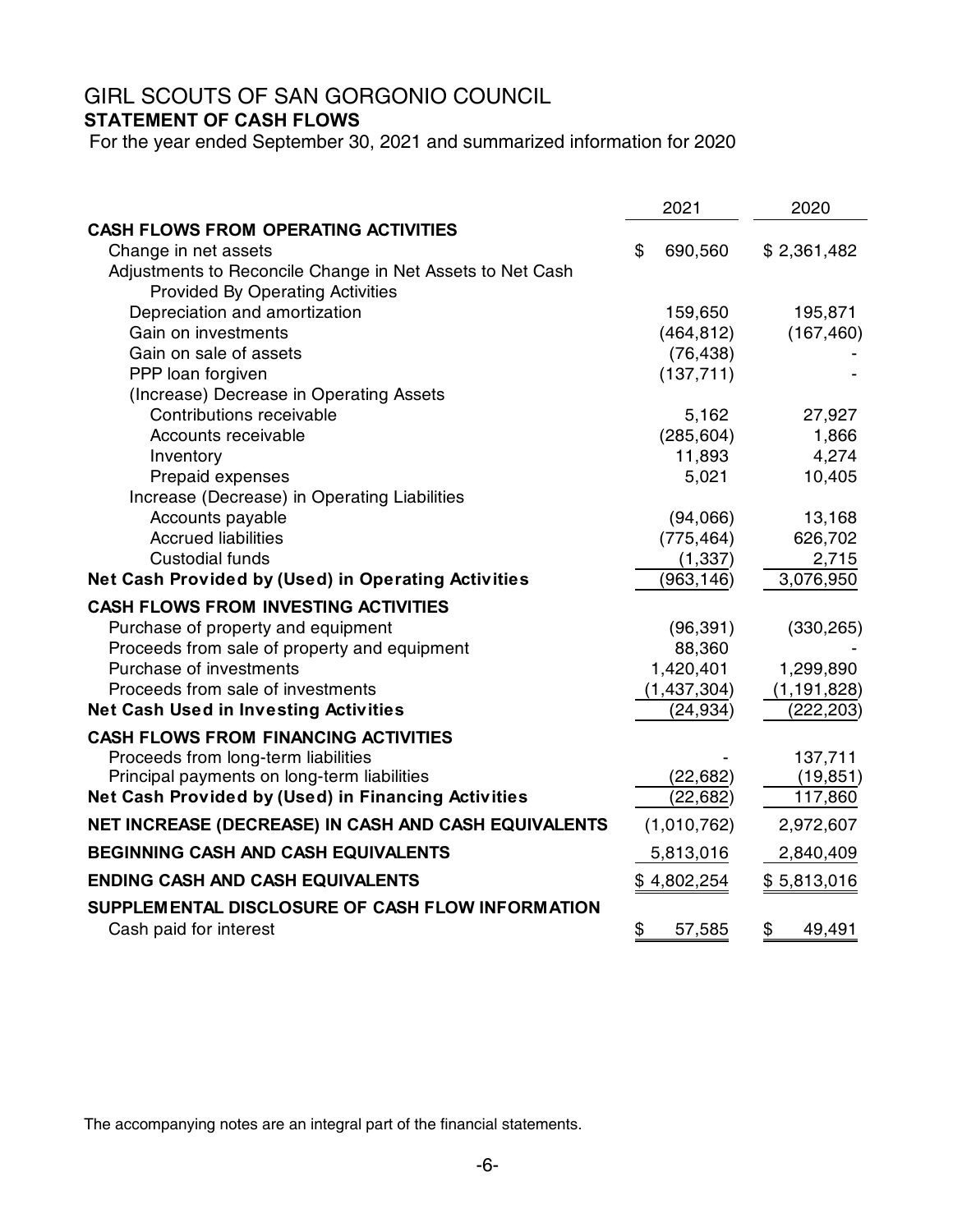**NOTES TO FINANCIAL STATEMENTS** 

September 30, 2021

#### 1. **NATURE OF ACTIVITIES**

The Girl Scouts of San Gorgonio Council (Council) is a nonprofit organization and was organized on October 28, 1957 under the laws of the State of California. The Council serves 12,386 girls ages 5 to 17, in partnership with 5,657 committed adults and volunteers, in the Riverside and San Bernardino counties. The Council has five service centers located in Redlands, Temecula, Victorville, Palm Desert, and Riverside. The Council provides a variety of value-based educational and social programs and activities for girls, which assist with acquiring various life skills, socialization skills, instilling integrity, as well as educational opportunities.

Funding for the Council is provided by product sales, including the cookie program, individual donors, and grants from foundations, corporations, and the United Way.

## 2. **SUMMARY OF SIGNIFICANT ACCOUNTING POLICIES**

#### A. **Basis of Accounting**

The financial statements are prepared using the accrual basis of accounting in accordance with accounting principles generally accepted in the United States of America.

Not-for-profit organizations are required to report information regarding financial position and activities according to the following net asset classifications:

**Net assets without donor restrictions:** Net assets that are not subject to donorimposed restrictions and may be expended for any purpose in performing the primary objectives of the Council. These net assets may be used at the discretion of the Council's management and Board of Directors. All contributions are considered to be available for unrestricted use unless specifically restricted by the donor.

**Net assets with donor restrictions:** Net assets subject to stipulations imposed by donors, and grantors. Some donor restrictions are temporary in nature; those restrictions will be met by actions of the Council or by the passage of time. Other donor restrictions are perpetual in nature, where by the donor has stipulated the funds be maintained in perpetuity.

Donor restricted contributions are reported as increases in net assets with donor restrictions. When a restriction expires, net assets are reclassified from net assets with donor restrictions to net assets without donor restrictions in the statements of activities.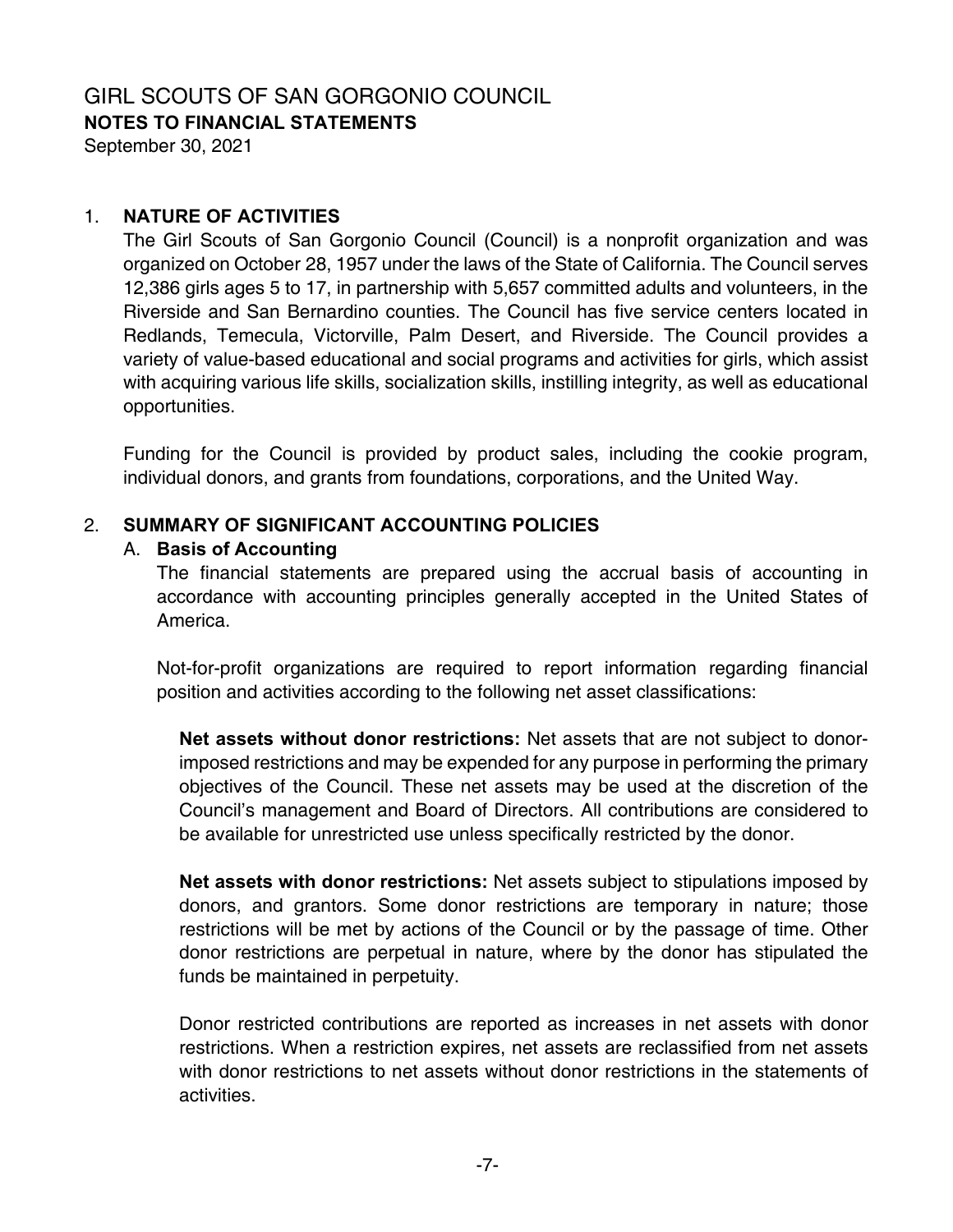**NOTES TO FINANCIAL STATEMENTS** 

September 30, 2021

# 2. **SUMMARY OF SIGNIFICANT ACCOUNTING POLICIES (Continued)**

### B. **New Accounting Pronouncements**

## *Adopted*

#### Revenue Recognition

 In May 2014, the FASB issued ASU 2014-09, *"Revenue from Contracts with Customers (Topic 606)"*. The core principle of ASU 2014-09 is to recognize revenues when promised goods or services are transferred to customers in an amount that reflects the consideration to which an entity is expected to be entitled for those goods or services. ASU 2014-09 defines a five-step process to achieve this core principle and, in doing so, it is possible more judgment and estimates may be required within the revenue recognition process than required under existing U.S. GAAP, including identifying performance obligations in the contract, estimating the amount of variable consideration to include in the transaction price, and allocating the transaction price to each performance obligation. Revenue from contributions and investment income are not impacted by this new standard. ASU 2014-09 allows for two methods of implementation: (a) retrospective to each prior reporting period presented with the option to elect certain practical expedients as defined within; or (b) retrospective with the cumulative effect of initially applying ASU 2014-09 recognized at the date of initial application and providing certain additional disclosures as defined in ASU 2014-09.

 On October 1, 2020, the Company adopted the new standard using the modified retrospective approach, applied to contracts which were not completed as of October 1, 2020. Under this approach, periods prior to the adoption date have not been restated and continue to be reported under the accounting standards in effect for those periods. The adoption had no material impact on the financial statements. Additional disclosures were added in the notes to the financial statements.

## *Not Adopted*

#### Leases

 In February 2016, the FASB issued ASU 2016-02 (Topic 842), which sets out the principles for the recognition, measurement presentation and disclosure of leases for both parties to a contract (i.e. lessees and lessors). The new standard requires lessees to apply a dual approach, classifying leases as either finance or operating leases based on the principle of whether or not the lease is effectively a financed purchase by the lessee. This classification will determine whether lease expense is recognized based on an effective interest method or on a straight-line basis over the term of the lease, respectively. A lessee is also required to record a right-of-use asset and a lease liability for all leases with a term of greater than 12 months. Leases with a term of 12 months or less will be accounted for similar to existing guidance for operating leases today.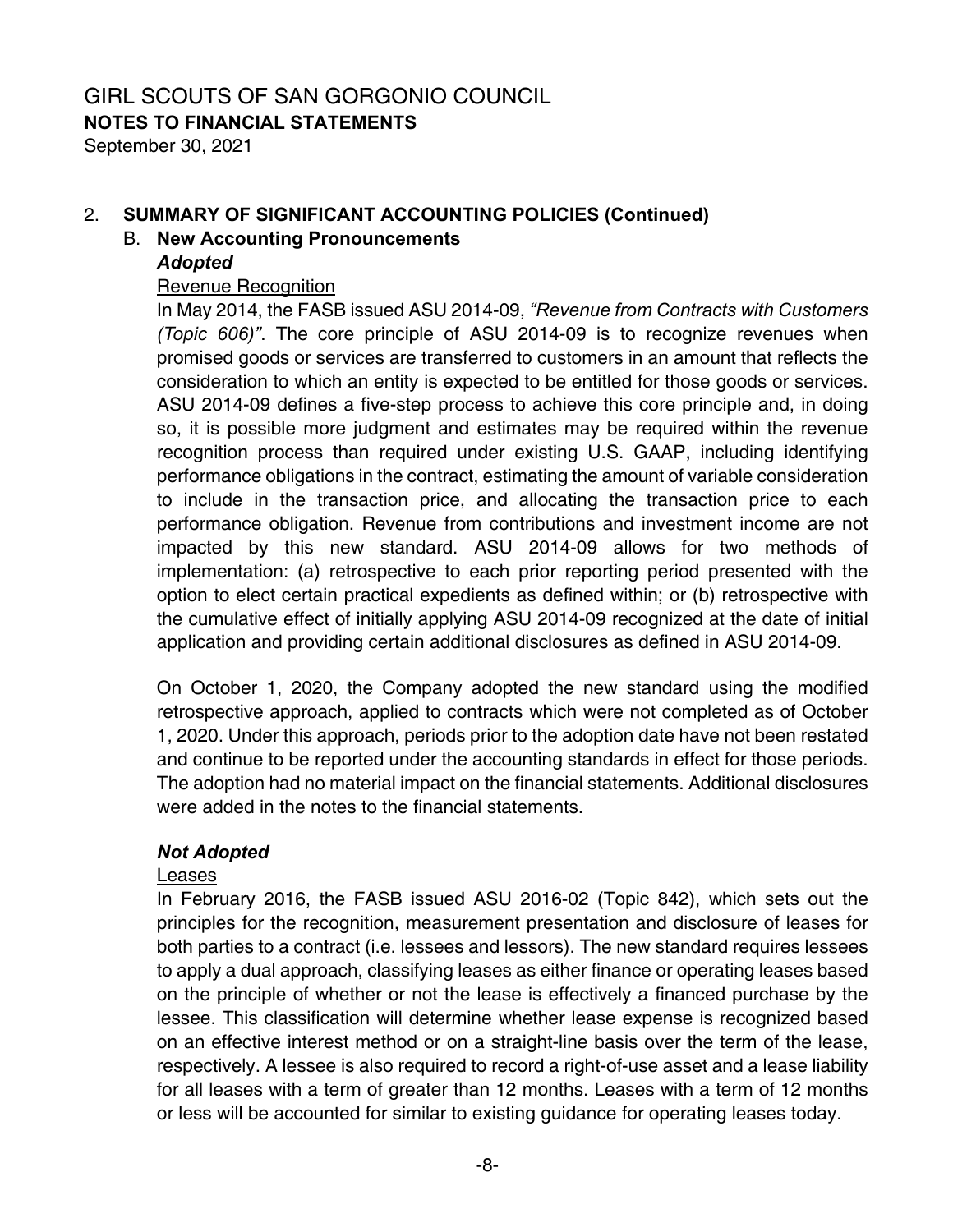**NOTES TO FINANCIAL STATEMENTS** 

September 30, 2021

### 2. **SUMMARY OF SIGNIFICANT ACCOUNTING POLICIES (Continued)**

#### B. **New Accounting Pronouncements (Continued)**

 The standard was initially effective for years beginning after December 15, 2019, with early adoption permitted. ASU 2019-10 was issued November 2019, which postponed the effective date of ASU 2016-02 to years beginning after December 15, 2020. ASU 2020-05 was issued June 2020, which postponed the effective date further to years beginning after December 15, 2021. Early adoption is still permitted. Management is currently evaluating the effect that the updated standard will have on the financial statements.

#### C. **Cash and Cash Equivalents**

For purposes of the statement of financial position and the statement of cash flows, cash and cash equivalents consist of cash and other highly liquid resources, such as investments in certificates of deposit and money market funds, with an original maturity of three months or less when purchased.

Cash does not include bank accounts held by troops under the federal identification number of the Council. Those bank accounts are not under the Council's control. The Council has signature authority on the accounts, but will not access the funds as long as troops are functioning according to Girl Scout policies and procedures. The troops have the responsibility to use the funds in their control according to Girl Scout policies and procedures. If a troop disbands, leaving funds available, the funds will revert to the Council for a 12-month holding period in case the troop reforms. If funds remain after the 12-month holding period, the funds will be considered a donation to the Council.

#### D. **Receivables**

The accounts receivable consist primarily of amounts due from troops for product sales, payments for membership events, and checks that were returned due to nonsufficient funds. The Council attempts to collect on nonsufficient funds before taking further action. Management believes the accounts receivable as of September 30, 2021, are fully collectible and therefore, the Council has not recorded an allowance for doubtful accounts. Accounts receivable are written off when they are determined to be uncollectible. Contributions receivable consist of pledges from individuals due within one year.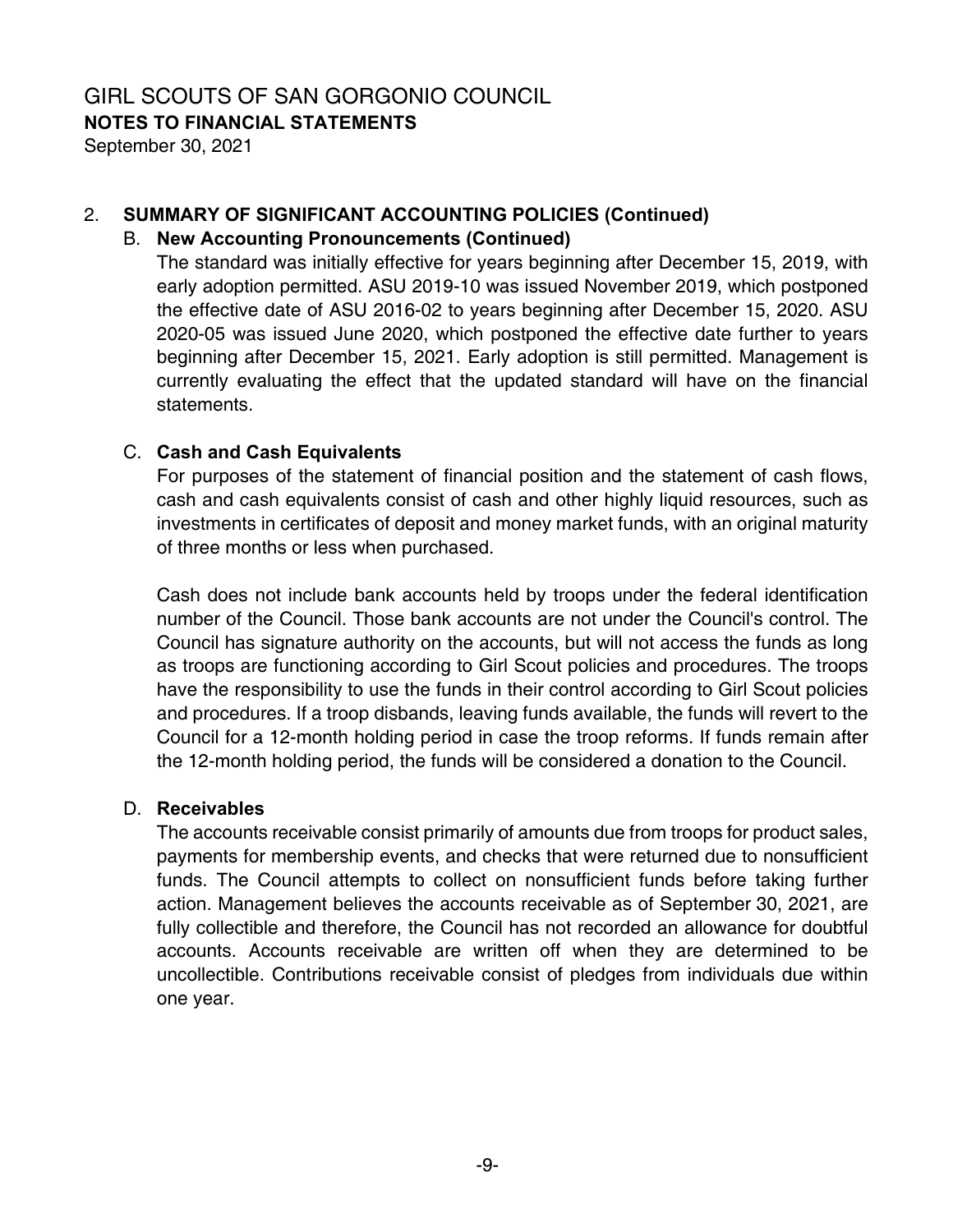# **NOTES TO FINANCIAL STATEMENTS**

September 30, 2021

## 2. **SUMMARY OF SIGNIFICANT ACCOUNTING POLICIES (Continued)**

# D. **Receivables (Continued)**

Accounts receivable at September 30, 2021 includes the amount of \$259,075 accrued for monies to be received related to the Employee Retention Credit (ERC). The ERC, a credit against certain payroll taxes allowed to an eligible employer for qualifying wages, was established by the Coronavirus Aid, Relief, and Economic Security (CARES) Act and further amended by the Consolidated Appropriations Act (CAA) and the American Rescue Plan (ARP). The ERC was accounted for under Accounting Standards Update (ASU) Subtopic 958-605, "*Contributions Received and Contributions Made".* The ERC is considered a conditional grant and has recognized contribution revenue of \$259,075 for the year ended September 30, 2021.

#### E. **Inventories**

Inventories, which consist primarily of store items, are valued at the lower of cost or market. Cost is determined by the weighted average method.

## F. **Property and Equipment**

Property and equipment are stated at cost and are depreciated using the straight-line method over the estimated useful lives of the assets, which range from three to ten years for vehicles, furniture, and equipment and ten to forty years for buildings and improvements. Property and equipment purchased at a cost in excess of \$1,000 is capitalized. Repairs, maintenance, and minor acquisitions are expensed as incurred, and the Council uses the direct expensing method to account for planned major maintenance activities.

Construction in progress includes all capitalized costs for expenditures directly incurred to bring a capital asset to a useable condition. These capitalized costs will be recorded to property and equipment when the asset is operational. At that time the costs will be depreciated over the respective useful lives of the assets.

## G. **Long-Lived Assets**

The Council reviews long-lived assets such as property and equipment to determine if there has been an impairment of value whenever events or changes occur that indicate the carrying value of the assets may have declined and will not be recoverable. No circumstances have occurred during the year causing the Council to believe there has been any impairment of the carrying value of its long-lived assets. There can be no assurance, however, that market or other conditions will not change in the future resulting in impairment of long-lived assets.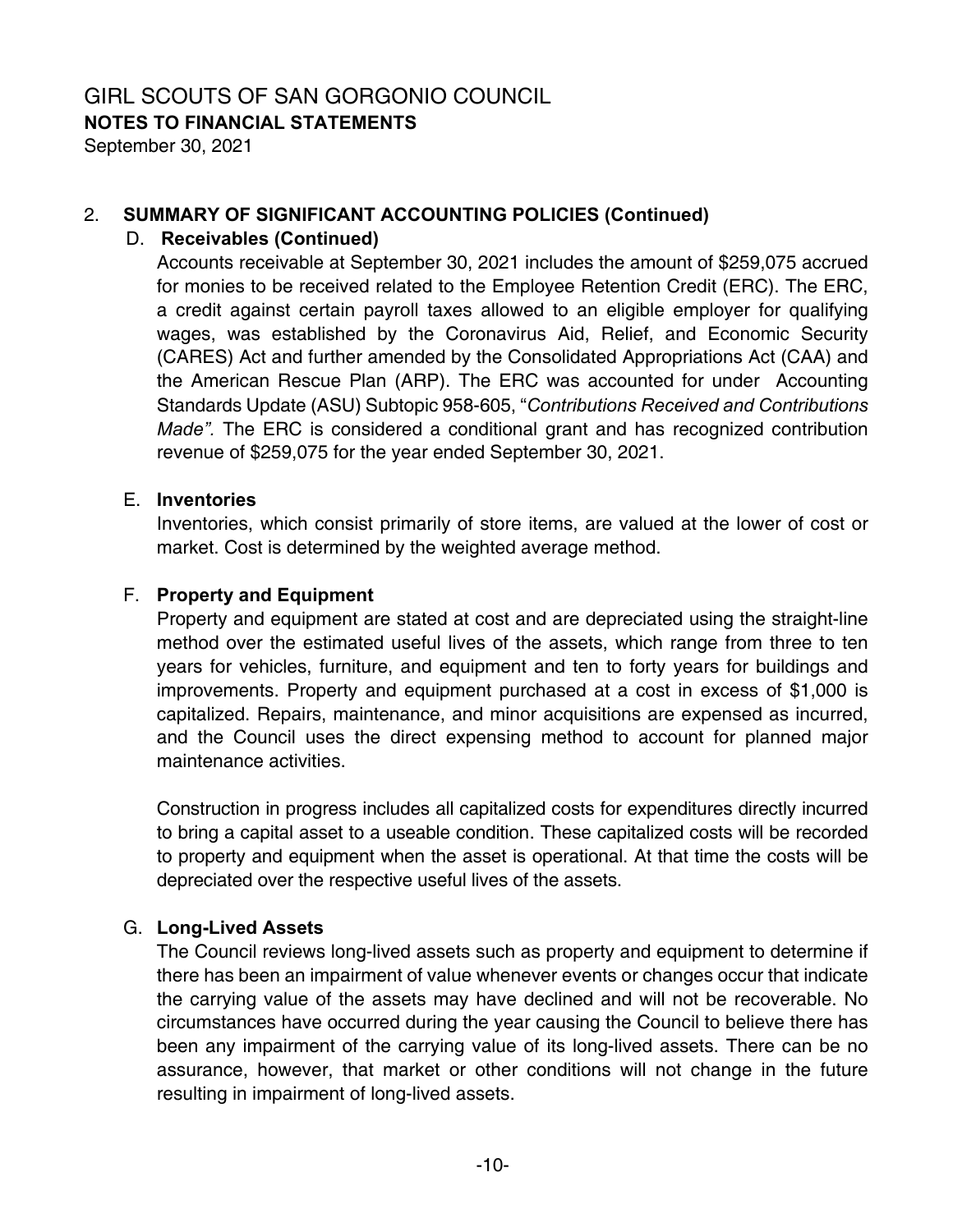# **NOTES TO FINANCIAL STATEMENTS**

September 30, 2021

### 2. **SUMMARY OF SIGNIFICANT ACCOUNTING POLICIES (Continued)**

#### H. **Deferred Revenue**

Deferred revenue consists of fees received for programs to be held in the next fiscal year. The revenue is recognized as the programs are held.

#### I. **Custodial Funds**

Custodial funds consist primarily of funds held by the Council on behalf of the troops.

#### J. **Income Taxes**

The Council is exempt from federal and State income tax under Section 501(c)(3) of the Internal Revenue Code (IRC) and Section 23701(d) of the California Tax Code.

Consequently, the accompanying financial statements do not reflect any provision for income taxes. Contributions to the Council are deductible for tax purposes under Section 170(c)(2) of the IRC. The Council is not a private foundation. The Council uses the same accounting methods for tax and financial reporting.

#### K. **Contributed Services**

A substantial number of volunteers have donated significant amounts of their time to the Council and its programs. The donated services are not reflected in the financial statements since these services do not meet the criteria for recognition as contributed services.

#### L. **Fair Value of Financial Instruments**

The Council's financial instruments, including cash and cash equivalents, accounts receivable, prepaid expenses, accounts payable, accrued expenses, and deferred revenue are carried at cost, which approximates fair value because of the short-term nature of these instruments. The investment in debt and equity securities are carried at fair value based on quoted prices in active markets.

Generally accepted accounting principles establish a fair value hierarchy that prioritizes the inputs to valuation techniques used to measure fair value. This hierarchy consists of three broad levels as described in Note 7.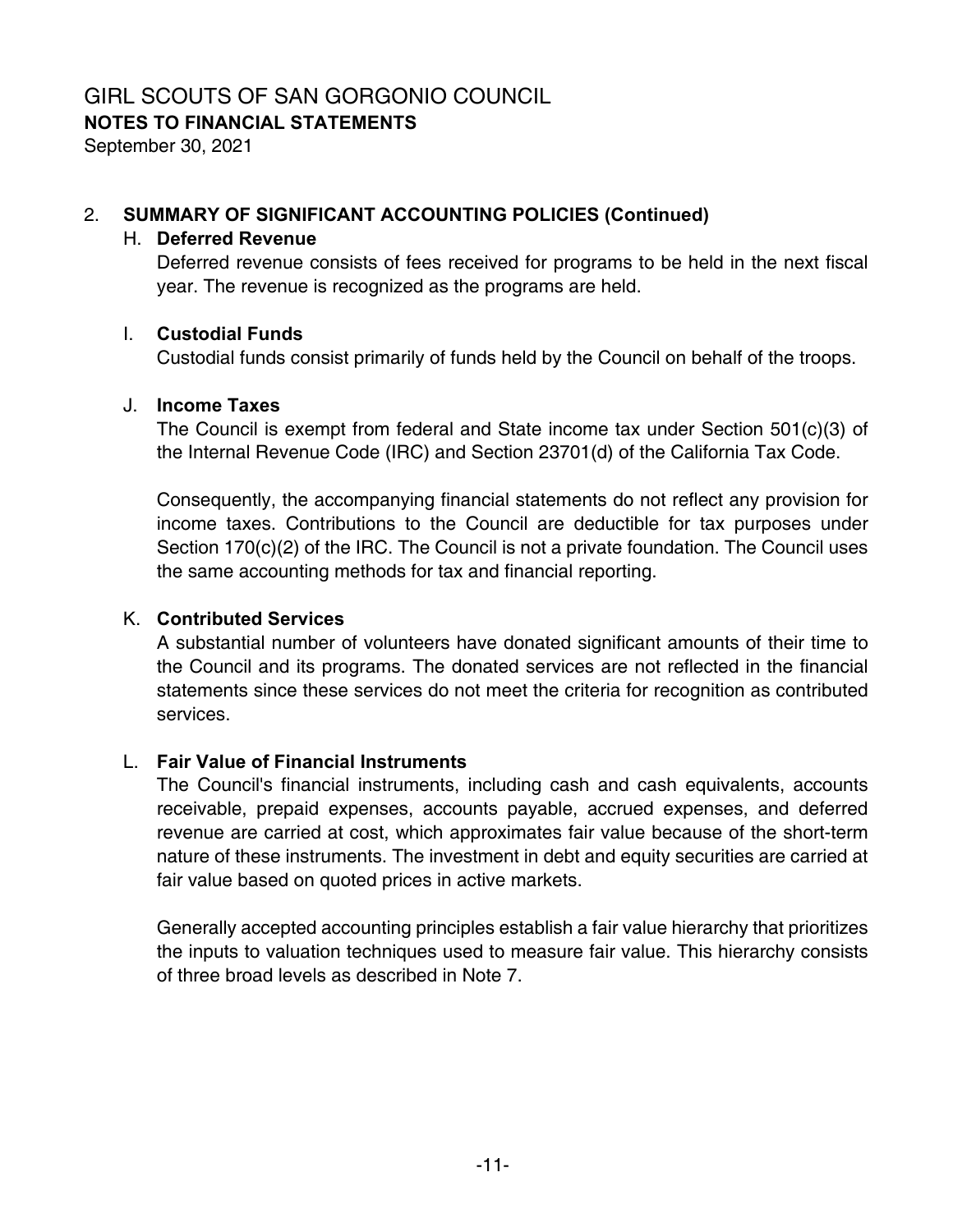**NOTES TO FINANCIAL STATEMENTS** 

September 30, 2021

# 2. **SUMMARY OF SIGNIFICANT ACCOUNTING POLICIES (Continued)**

# M. **Functional Allocation of Expenses**

The costs of providing the various programs and other activities are shown on a functional basis in the statements of activities. Expenses that can be identified with a specific program or support service are charged directly to that program or service. Certain expenses have been allocated among the programs and supporting services benefited.

Expenses that are allocated include the following:

|                               | <b>Method of Allocation</b> |
|-------------------------------|-----------------------------|
| Telephone                     | <b>Staffing level</b>       |
| Occupancy                     | <b>Staffing level</b>       |
| Equipment and maintenance     | <b>Staffing level</b>       |
| Insurance                     | <b>Staffing level</b>       |
| Depreciation and amortization | <b>Staffing level</b>       |

## N. **Use of Estimates**

The preparation of financial statements in conformity with generally accepted accounting principles requires management to make estimates and assumptions that affect the reported amounts of assets and liabilities and disclosure of contingent assets and liabilities at the date of the financial statements. Estimates also affect the reported amounts of revenues and expenses during the reporting period. Actual events and results could differ from those assumptions and estimates. Significant estimates made in the preparation of these financial statements include the fair value of investments.

# O. **Advertising Costs**

The Council uses advertising to promote its programs among the audiences it serves. Advertising costs are expensed as incurred. Advertising expense for the year ended September 30, 2021 was \$52,240.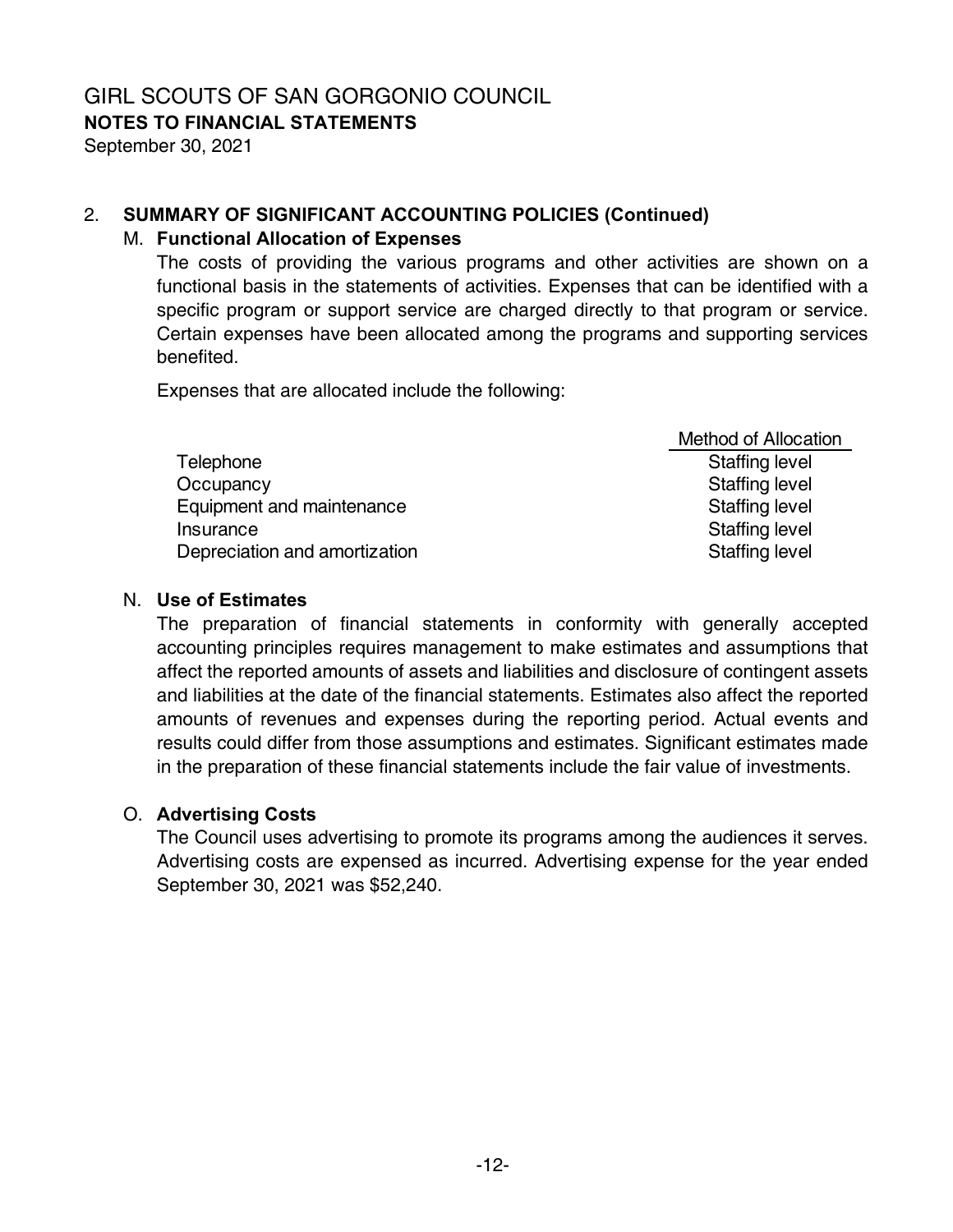# GIRL SCOUTS OF SAN GORGONIO COUNCIL **NOTES TO FINANCIAL STATEMENTS**

September 30, 2021

#### 3. **REVENUE RECOGNITION**

#### Product and Merchandise Sales

Revenue from the Council's product and merchandise sales is generated by providing products and merchandise to customers. These contracts each contain a single performance obligation, delivery of the product or merchandise, as the promise to transfer the individual service is not separately identifiable from other promises within the contracts and, therefore, is not distinct. Revenues are recognized at a point in time, in the month the product or merchandise is provided. There are generally no significant financing components or variable consideration. Revenues include amounts billed to customers. Product fees are determined by the Council on an annual basis, and merchandise fees are determined by the Council and the Girl Scouts of United States of America on an annual basis.

#### Program Revenue

Revenue from the Council's programs is generated primarily from program fees for events and camp. These contracts each contain a single performance obligation, access to the programs and events hosted by the Council, as the promise to transfer the individual service is not separately identifiable from other promises within the contracts and, therefore, is not distinct. Revenues are recognized at a point in time, in the month the services are provided. There are generally no significant financing components or variable consideration. Revenues include amounts billed to customers. The amounts that the Council has a right to payment are determined by the events that each participant selects for participation, an indicator that the amount paid corresponds directly to the value transferred to the customer.

#### Contributions

Contributions are recognized in the period received as assets, decreases of liabilities, or expenses depending on the form of benefit received, or if conditional, when the barriers are overcome. Unconditional contributions are recorded as net assets without donor restrictions or net assets with donor restrictions, depending on the existence and/or nature of any donor-imposed restrictions. Contributions restricted by the donor are reported as increases in net assets with donor restrictions.

When a restriction expires, net assets with donor restriction are reclassified to net assets without restrictions and reported in the statement of activities as net assets released from restrictions. When restrictions are satisfied in the same accounting period as the receipt of the contribution, the Council reports both revenue and the related expense in unrestricted net assets.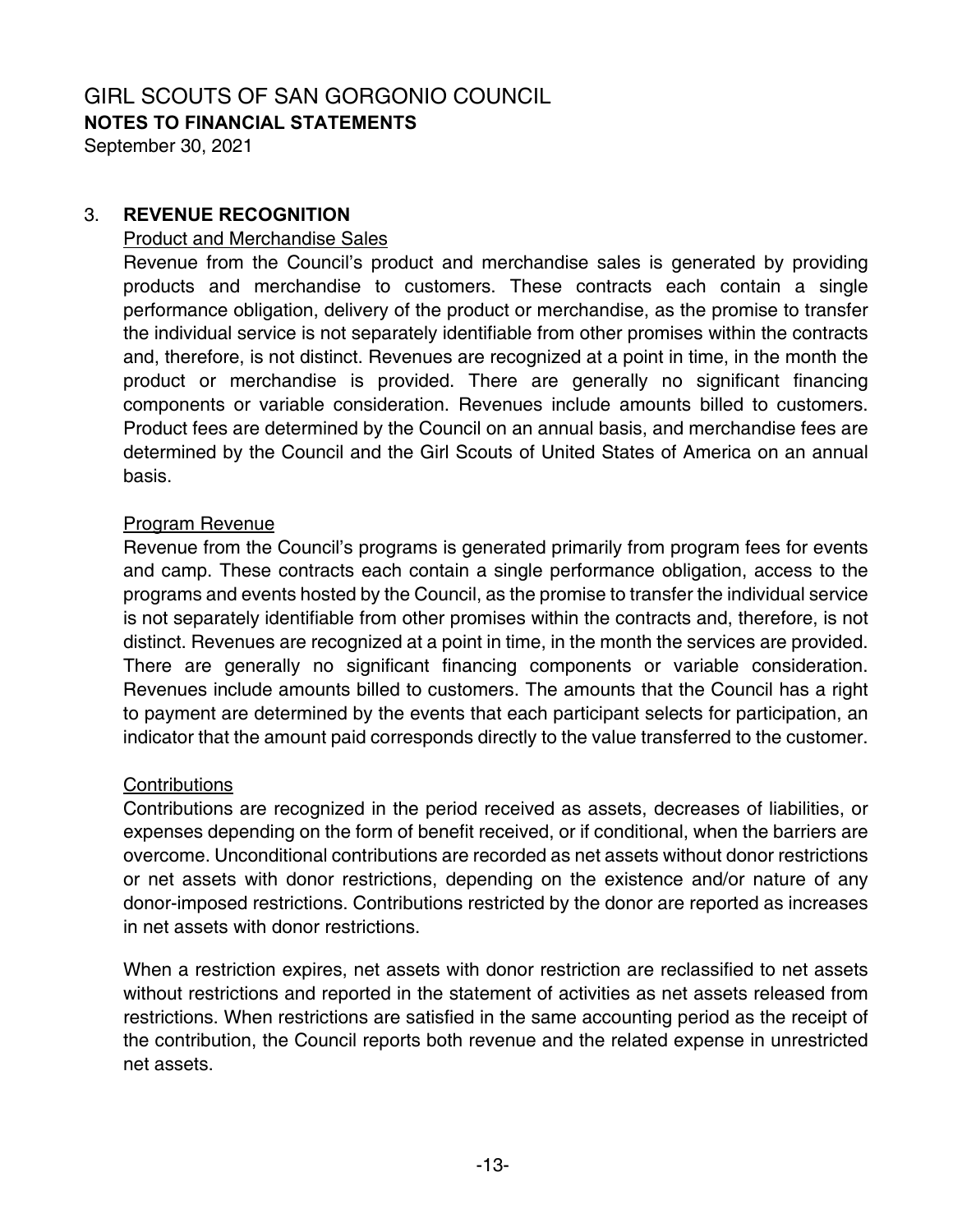**NOTES TO FINANCIAL STATEMENTS** 

September 30, 2021

#### 3. **REVENUE RECOGNITION (Continued)**

Contributed property and equipment are recorded at fair value at the date of donation. Contributions with donor-imposed stipulations regarding how long the contributed assets must be used are recorded as net assets with donor restrictions; otherwise, the contributions are recorded as net assets without donor restrictions.

#### Disaggregation of Revenue from Contracts with Customers

The Council's revenue from contracts with customers is all recognized as a good or service transferred at a point in time for the year ended September 30, 2021. No revenue is recognized as a good or service transferred over time.

#### Contract Assets and Liabilities

Contract assets and contract liabilities are the result of timing differences between revenue recognition, billings and cash collections. Contract assets are recorded when billing occurs subsequent to revenue recognition, and are reclassified to accounts receivable when billed and the right to consideration becomes unconditional. Contract liabilities are recorded when the Council receives advances from customers prior to satisfying contractual performance obligations. Revenue is recognized when the associated performance obligations are satisfied. As of September 30, 2021, there are no contract assets or liabilities.

#### 4. **AVAILABILITY AND LIQUIDITY**

The following represents Council's financial assets at September 30, 2021:

| Financial assets at year end:                     |             |
|---------------------------------------------------|-------------|
| Cash and cash equivalents                         | \$4,802,254 |
| Contributions receivable                          | 9,875       |
| Accounts receivable                               | 319,249     |
| Long-term investments                             | 4,336,798   |
| <b>Total financial assets</b>                     | 9,468,176   |
| Amounts not available to be used within one year: |             |
| Board-designated investments                      | (4,294,952) |
| Restricted by donor with purpose restrictions     | (1,340,803) |
| Financial assets available to meet general        |             |
| expenditures over the next twelve months          | \$3,832,421 |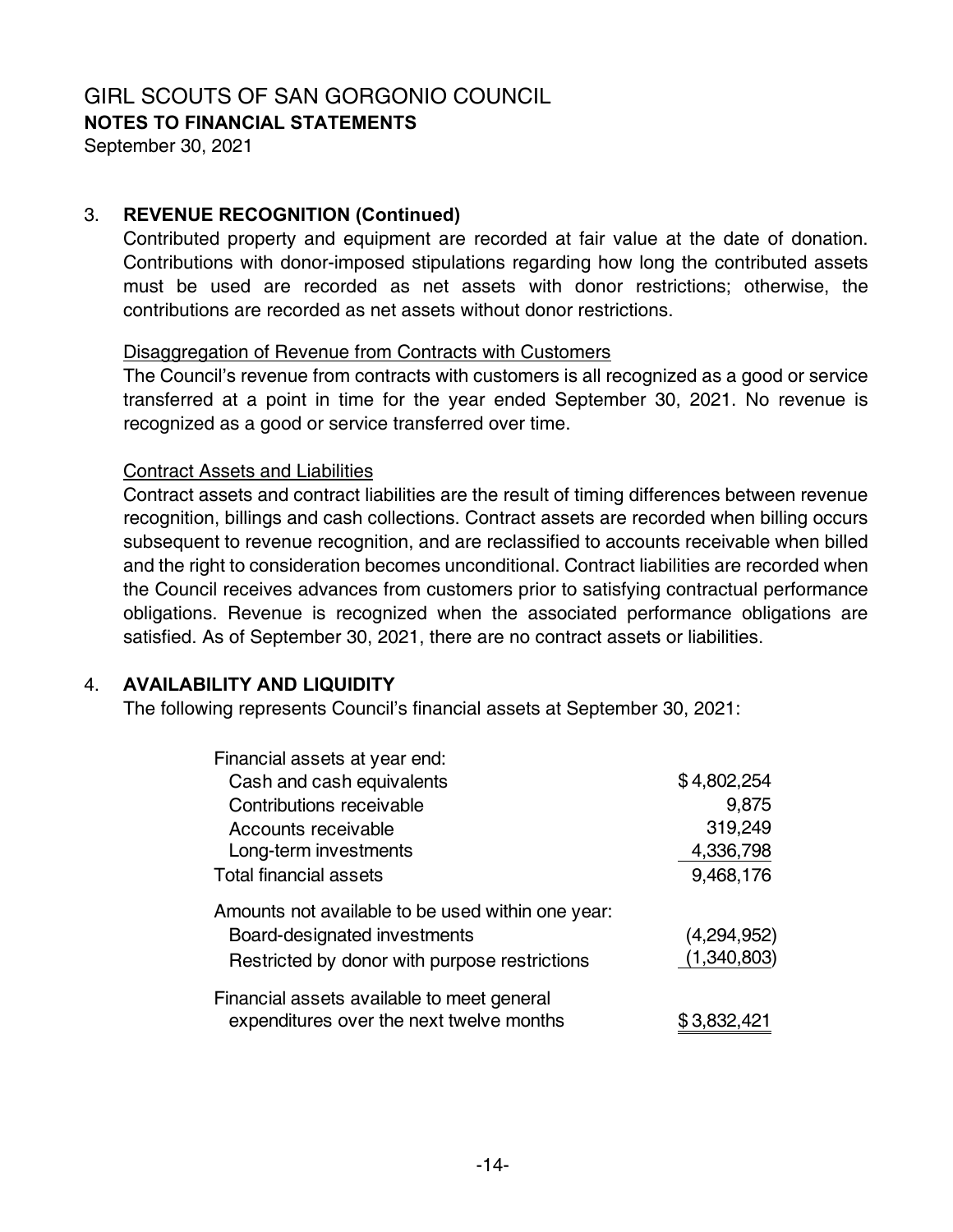**NOTES TO FINANCIAL STATEMENTS** 

September 30, 2021

# 4. **AVAILABILITY AND LIQUIDITY (Continued)**

As part of the Council's liquidity management, it has a policy to structure its financial assets to be available as its general expenditures, liabilities, and other obligations become due. The Council invests cash in excess of daily requirements in short-term investments. The Board has the right to change that designation at any time.

#### 5. **PROPERTY AND EQUIPMENT**

Property and equipment at September 30, 2021 is summarized as follows:

|                                    | <b>SKYLAND</b> | ALL           |   |              |
|------------------------------------|----------------|---------------|---|--------------|
|                                    | <b>RANCH</b>   | <b>OTHER</b>  |   | <b>TOTAL</b> |
| Land                               | \$<br>895,007  | \$<br>608,053 | S | 1,503,060    |
| Construction in progress           | 407,294        |               |   | 407,294      |
| Building and improvements          | 2,993,237      | 2,811,068     |   | 5,804,305    |
| Furniture, fixtures, and equipment | 78,374         | 1,038,064     |   | 1,116,438    |
| <b>Vehicles</b>                    |                | 311,792       |   | 311,792      |
|                                    | 4,373,912      | 4,768,977     |   | 9,142,889    |
| Less: Accumulated depreciation     |                |               |   |              |
| and amortization                   | 363,594        | 3,382,136     |   | 3,745,730    |
| <b>TOTALS</b>                      | 4,010,318      | 1,386,841     |   | 5,397,159    |

Depreciation and amortization expense for the year ended September 30, 2021 was \$159,650.

The Council has currently expended \$407,294 on building improvements, classified as construction in progress at September 30, 2021. The Council expects to expend an additional \$190,000 to complete these improvements during the year ending September 30, 2022.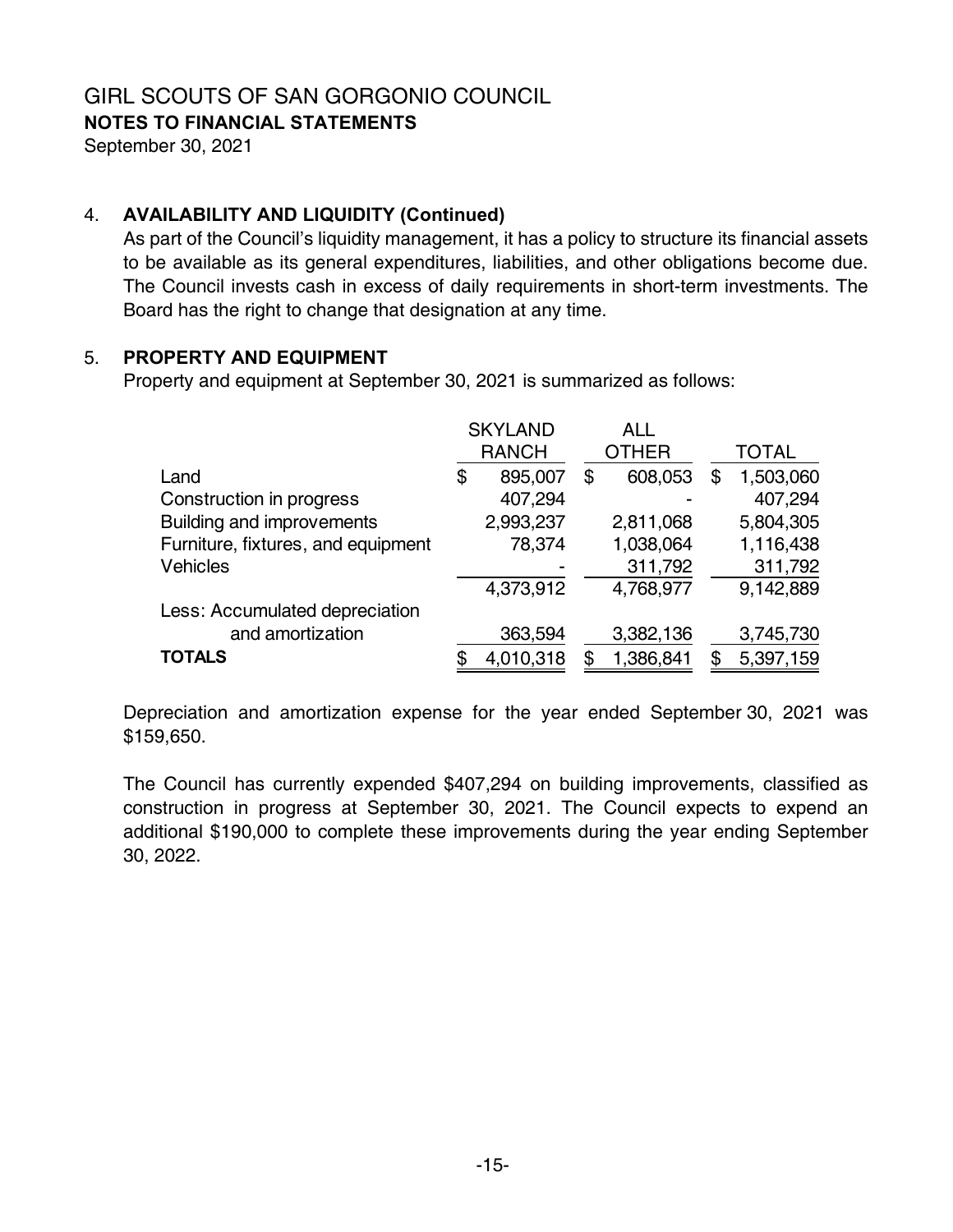**NOTES TO FINANCIAL STATEMENTS** 

September 30, 2021

#### 6. **INVESTMENTS**

Investments consisted of equities, corporate bonds, government obligations, and mutual funds classified as available for sale. An analysis of the investments held as of September 30, 2021 is as follows:

|                              | <b>FAIR</b> |           |  |             |     | <b>UNREALIZED</b> |
|------------------------------|-------------|-----------|--|-------------|-----|-------------------|
|                              | VALUE       |           |  | <b>COST</b> |     | <b>GAIN</b>       |
| Equities                     |             | 1,791,133 |  | 1,366,149   | -\$ | 424,984           |
| Corporate bonds              |             | 419,318   |  | 410,360     |     | 8,958             |
| Government obligations       |             | 717,443   |  | 700,007     |     | 17,436            |
| Mutual funds                 |             | 1,408,904 |  | 1,307,668   |     | 101,236           |
| <b>LONG-TERM INVESTMENTS</b> |             | 4,336,798 |  | 3,784,184   |     | 552,614           |

The following schedule summarizes the investment income for the year ended September 30, 2021:

|                                |   | <b>AMOUNT</b> |
|--------------------------------|---|---------------|
| Interest and dividends         | S | 93.502        |
| Realized gain                  |   | 232,653       |
| Unrealized gain                |   | 232,159       |
| Management fees                |   | (41, 100)     |
| <b>TOTAL INVESTMENT INCOME</b> |   | 517,214       |

Investment securities, in general, are exposed to various risks, such as interest rate, credit, and overall market volatility. Investments are managed by investment managers who have responsibility for investing the funds in various investment classes.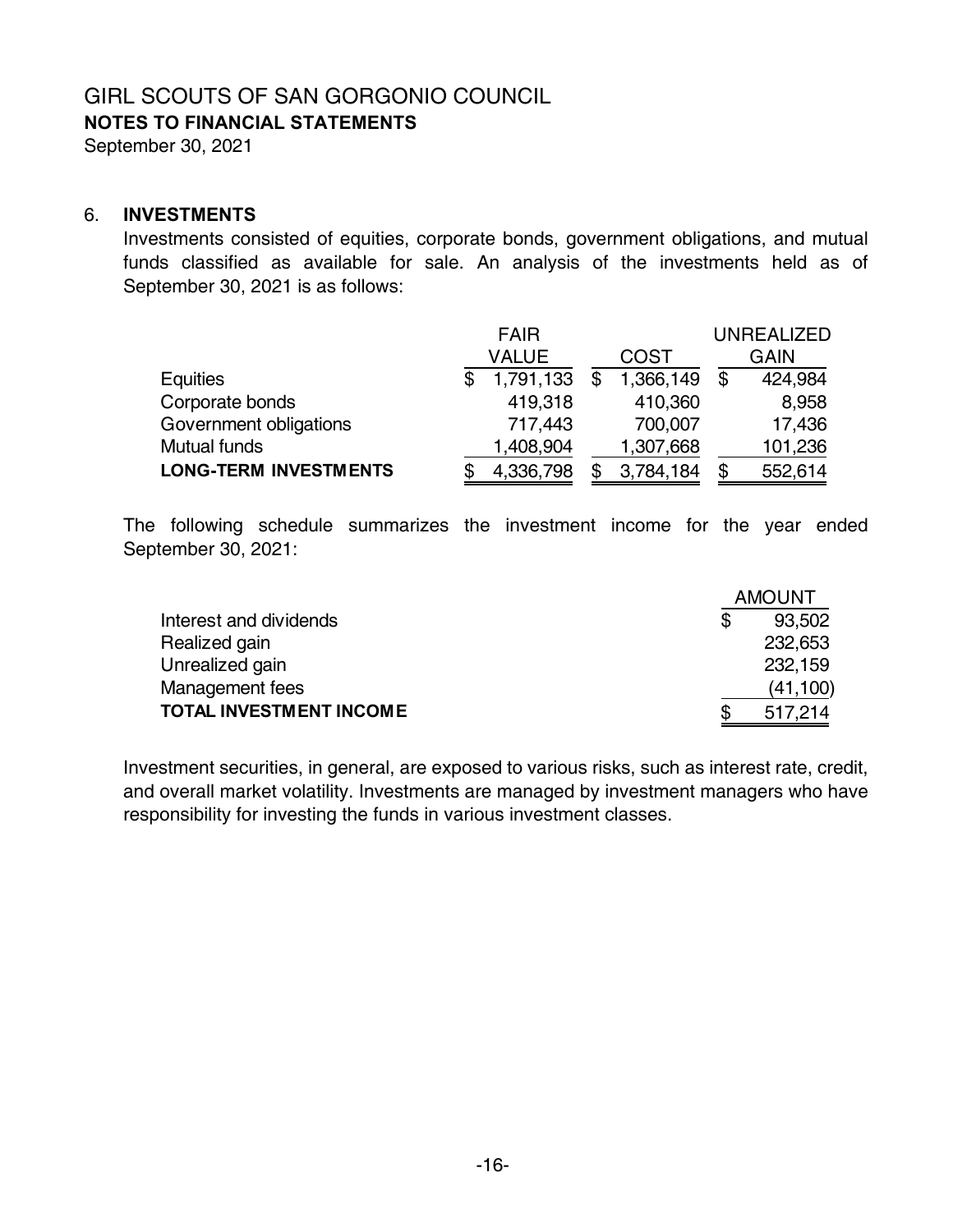**NOTES TO FINANCIAL STATEMENTS** 

September 30, 2021

#### 7. **FAIR VALUE MEASUREMENTS**

Financial Accounting Standards Board's (FASB) codification ASC 820, *Fair Value Measurements and Disclosures*, establishes a framework for measuring fair value. That framework provides a fair value hierarchy that prioritizes the inputs to valuation techniques used to measure fair value. The hierarchy gives the highest priority to unadjusted quoted prices in active markets for identical assets or liabilities (Level 1 measurements) and the lowest priority to unobservable inputs (Level 3 measurements). The three levels of the fair value hierarchy are described as follows:

Level 1

Inputs to the valuation methodology are unadjusted quoted prices for identical assets or liabilities in active markets that the entity has the ability to access.

Level 2

Inputs to the valuation methodology are inputs other than quoted prices included in Level 1 that are observable for the asset or liability either directly or indirectly.

Level 3

Inputs to the valuation methodology are unobservable and significant to the fair value measurement.

The asset's or liability's fair value measurement level within the fair value hierarchy is based on the lowest level of any input that is significant to the fair value measurement. Valuation techniques used need to maximize the use of observable inputs and minimize the use of unobservable inputs.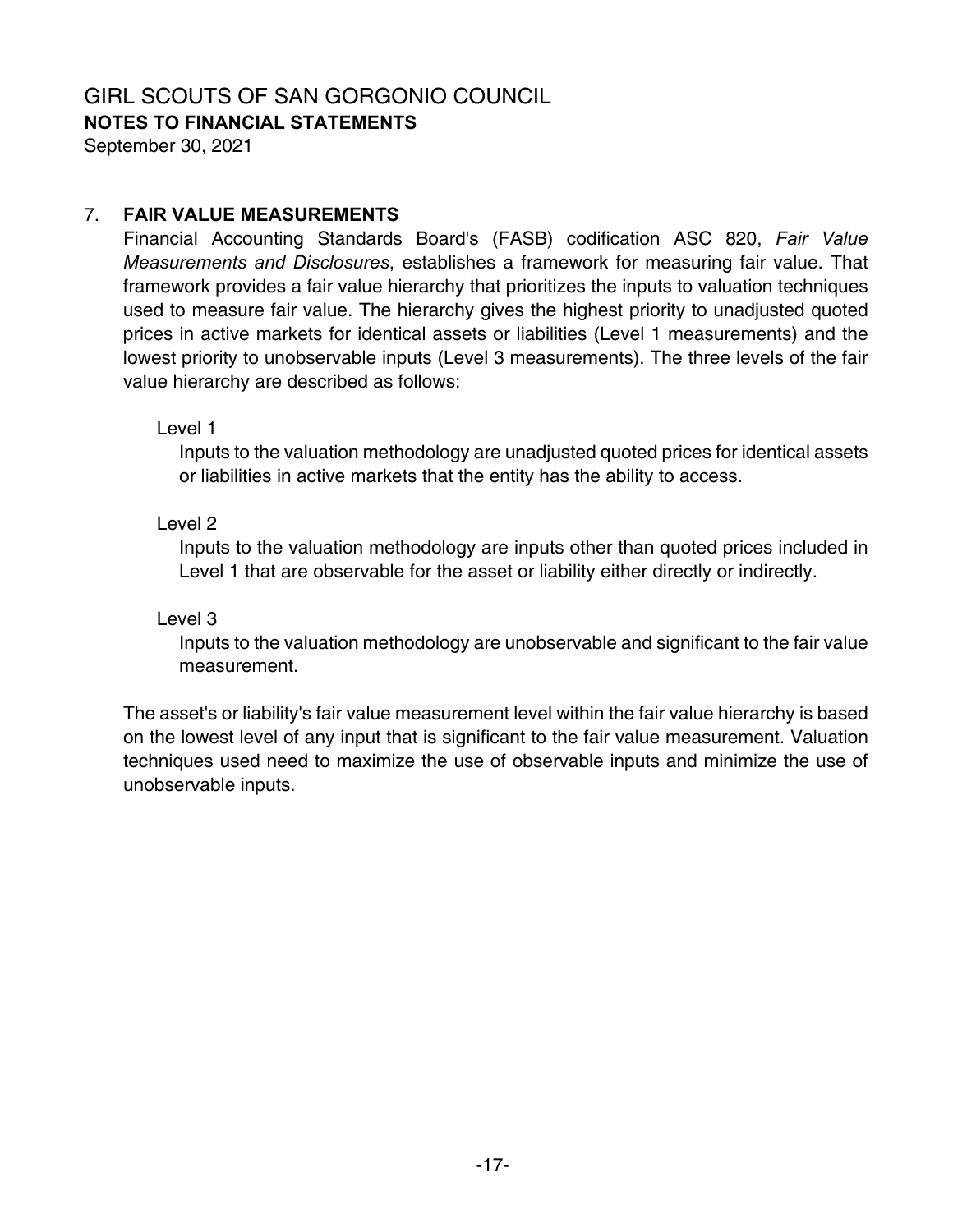**NOTES TO FINANCIAL STATEMENTS** 

September 30, 2021

# 7. **FAIR VALUE MEASUREMENTS (Continued)**

The following table sets forth by level, within the fair value hierarchy, the Council's assets at fair value as of September 30, 2021:

|                            | LEVEL 1        | IFVFI 2                  | _EVEL 3                  | TOTAL       |
|----------------------------|----------------|--------------------------|--------------------------|-------------|
| Equities                   | \$1,791,133    | \$.                      | - \$                     | \$1,791,133 |
| Corporate bonds            |                | 419,318                  | $\overline{\phantom{a}}$ | 419,318     |
| Government obligations     | $\blacksquare$ | 717,443                  | $\blacksquare$           | 717,443     |
| Mutual funds               | 1,408,904      | $\overline{\phantom{0}}$ | $\overline{\phantom{a}}$ | 1,408,904   |
| TOTAL ASSETS AT FAIR VALUE | \$3,200,037    | \$1,136,761              | -                        | \$4,336,798 |

The valuation methodologies used for corporate bonds and government obligations (Level 2) is the present value of its expected cash flows as provided by the broker. There have been no changes in the methodologies used during the year ended September 30, 2021.

#### 8. **ACCRUED LIABILITIES**

Accrued liabilities as of September 30, 2021 consisted of the following:

|                            | <b>AMOUNT</b> |
|----------------------------|---------------|
| Accrued paid time off      | 231,018       |
| Accrued salaries and wages | 26,877        |
| Deferred revenue           | 15.102        |
| Sales tax payable          | 15,355        |
| Sales incentives           | 509,716       |
| <b>TOTAL</b>               | 798,068       |

## 9. **LINE OF CREDIT**

As of September 30, 2021, pursuant to an agreement with Bank of America, the Council had an available unsecured line of credit up to the amount of the Council's investments held by Merrill Lynch, none of which was outstanding at that date.

#### 10. **RETIREMENT PLAN**

The Council participates in the National Girl Scout Council Retirement Plan (Plan). The Plan is a multiemployer, noncontributory, defined benefit pension plan sponsored by the GSUSA (EIN 13-1624016).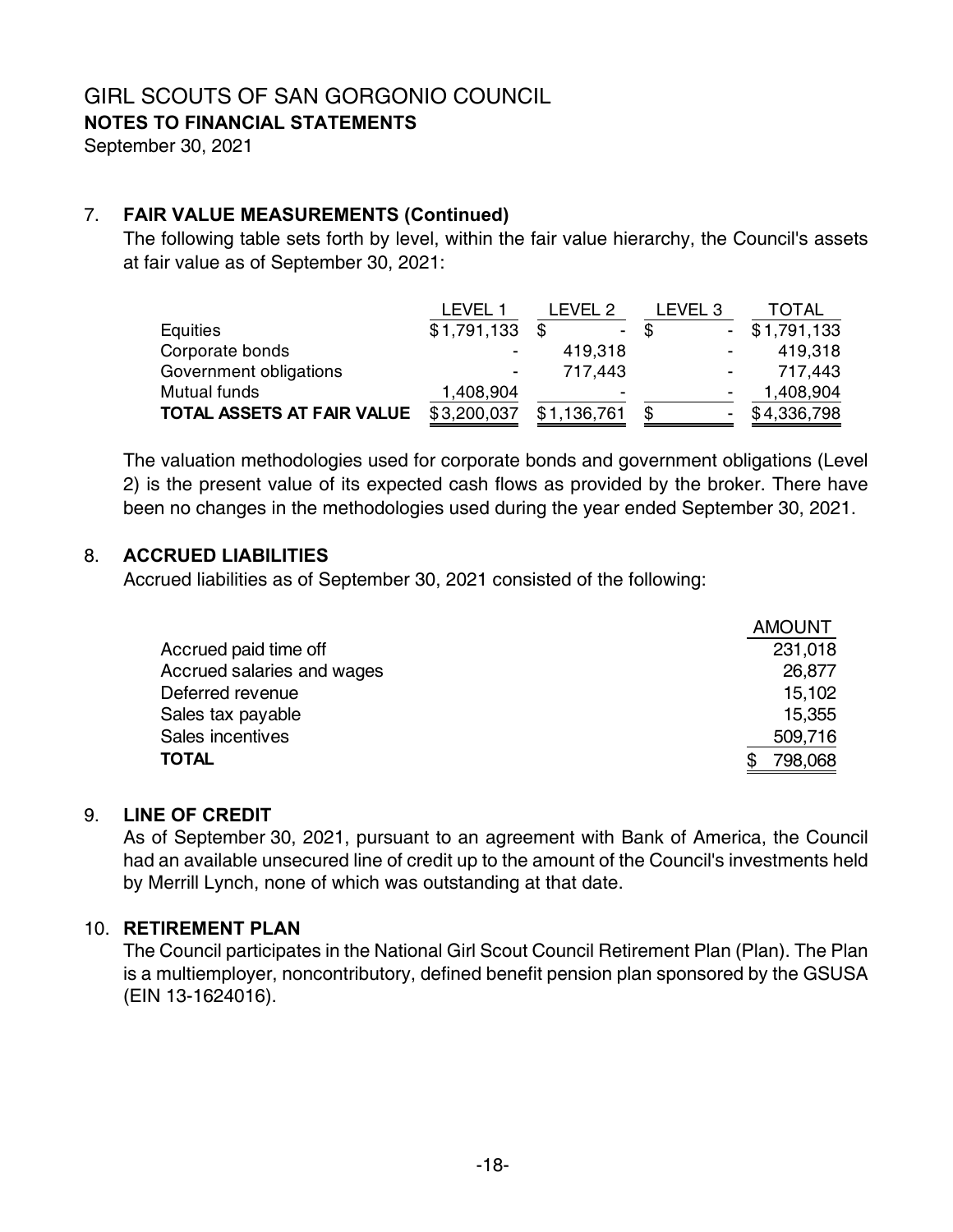**NOTES TO FINANCIAL STATEMENTS** 

September 30, 2021

#### 10. **RETIREMENT PLAN (Continued)**

Effective July 31, 2010, the Plan was frozen to new entrants and to further benefit accruals for existing participants, although previously earned benefits can continue to vest. Accrued benefits earned prior to July 31, 2010 are based on years of service and salary levels. The Council made contributions into the Plan of \$162,305 during the year ended September 30, 2021. Accounting standards require certain information regarding the certified zone status and the percentage of employer contributions as a percentage of total plan contributions be disclosed for each fiscal year presented. However, the accounting standards allow the omission of said disclosures if there is undue cost and effort needed to obtain the information. Accordingly, these disclosures have been omitted.

#### 11. **OPERATING LEASES**

The Council is committed under real property leases for premises in Palm Desert, Riverside, Victorville, and Temecula expiring December 31, 2022, January 31, 2023, December 31, 2023, and December 31, 2024, respectively.

The Council is also committed under equipment leases consisting of copier machines expiring January 3, 2024.

Lease payments required under these leases are as follows:

| <b>YEARS ENDING</b> | <b>REAL</b>     |    |                  |    |         |
|---------------------|-----------------|----|------------------|----|---------|
| <b>SEPTEMBER 30</b> | <b>PROPERTY</b> |    | <b>EQUIPMENT</b> |    | TOTAL   |
| 2022                | \$<br>370,285   | \$ | 40,541           | \$ | 410,826 |
| 2023                | 274,160         |    | 40,541           |    | 314,701 |
| 2024                | 179,399         |    | 10,135           |    | 189,534 |
| 2025                | 40,213          |    | -                |    | 40,213  |
| TOTALS              | 864,057         | S  | 91,217           | S  | 955,274 |
|                     |                 |    |                  |    |         |

Rental expenses under the real property and equipment lease agreements were \$396,173 for the year ended September 30, 2021.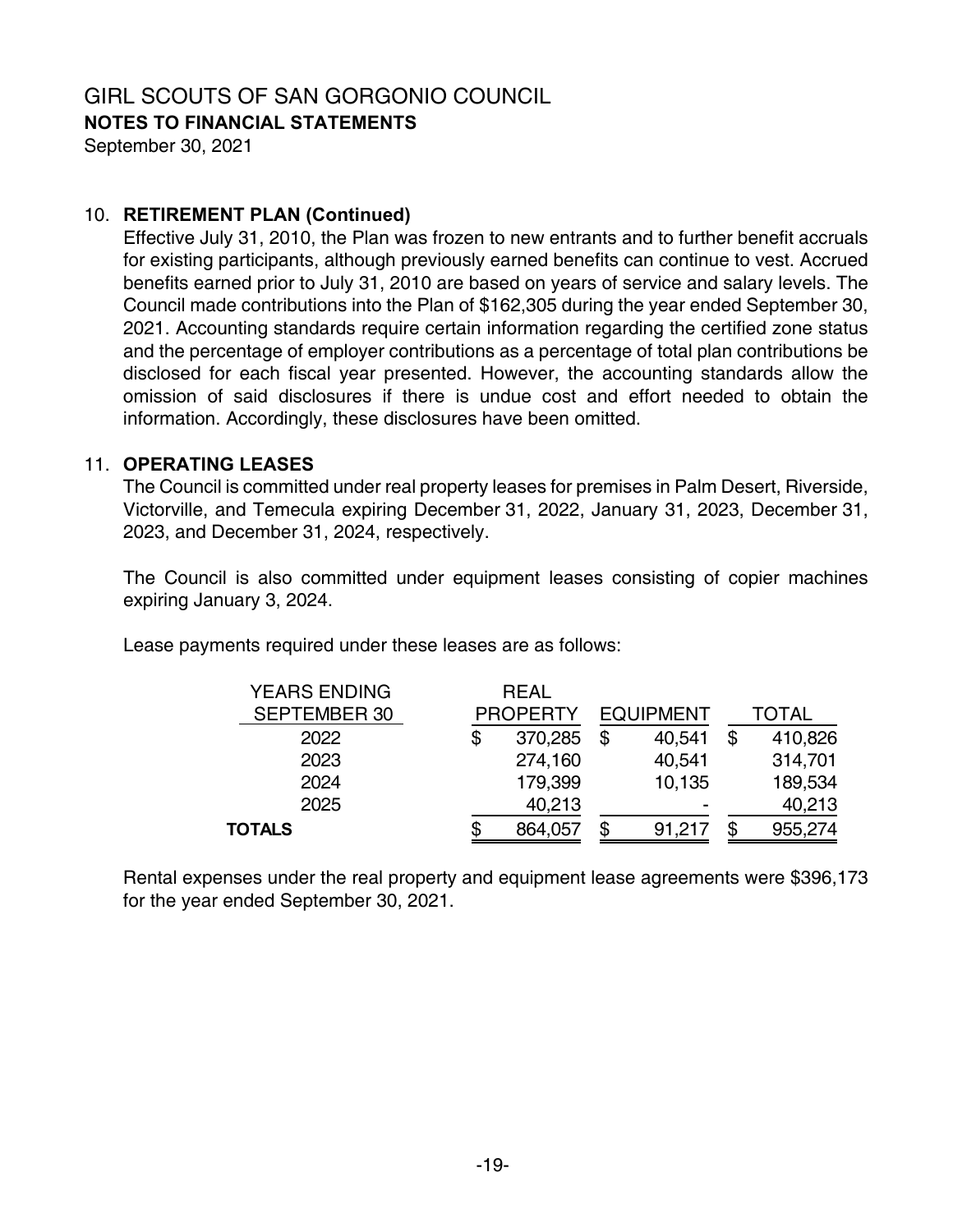## GIRL SCOUTS OF SAN GORGONIO COUNCIL **NOTES TO FINANCIAL STATEMENTS**

September 30, 2021

#### 12. **LONG-TERM LIABILITIES**

#### PPP Loan

As of September 30, 2021, the Council has received \$664,012 in loan proceeds under the Small Business Administration Paycheck Protection Program ("PPP"). The PPP, established as part of the Coronavirus Aid, Relief and Economic Security Act ("CARES Act"), provides for loans to qualifying businesses for amounts up to 2.5 times of the average monthly payroll expenses of the qualifying business. The loan and accrued interest are forgivable after twenty-four weeks as long as the borrower uses the loan proceeds for eligible purposes, including payroll, benefits, rent and utilities, and maintains its payroll levels. The unforgiven portion of the PPP loan is payable over two years at an interest rate of 1%, with a deferral of payments for the first ten months following the end of the covered period.

The Council has used the proceeds for purposes consistent with the PPP guidance and has determined that the PPP loan qualifies to be fully forgiven as of year-end. The Council has accounted for the forgiveness as a conditional contribution under ASC 958-605 Accounting for Contributions. Per ASC 958-605, conditional contributions are recognized as refundable advances until the conditions are substantially met to recognize the contribution as revenue. The Council expects forgiveness on the entire amount of loan proceeds received during the year ended September 30, 2021. Additionally, the Council had the full amount forgiven for the loan proceeds received during the year ended September 30, 2020. Therefore, the Council has recognized contribution revenue for the first and second PPP loans of \$137,711 and \$664,012, respectively, for the year ended September 30, 2021.

#### Note Payable

The Council has a loan agreement with Prospectors Federal Credit Union. The loan consists of monthly payments of \$6,149, including interest at 4.00% per annum, and matures in September 2030. The loan is secured by specific property. The outstanding balance as of September 30, 2021 is \$1,265,318. Interest paid on the note during the year ended September 30, 2021 was \$57,256.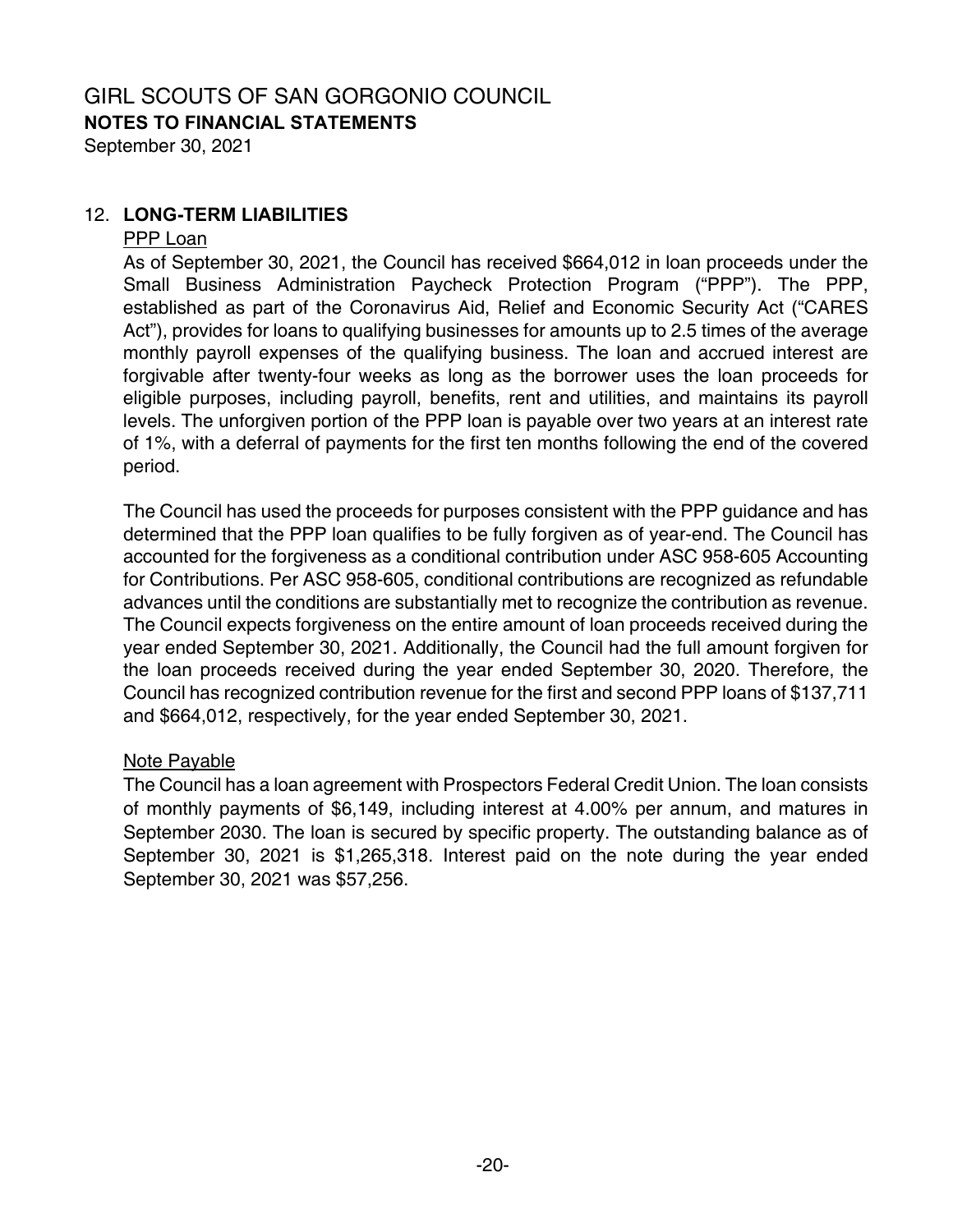**NOTES TO FINANCIAL STATEMENTS** 

September 30, 2021

#### 12. **LONG-TERM LIABILITIES (Continued)**

Principal payments on the long-term liabilities are as follows:

| <b>AMOUNT</b> |
|---------------|
| 23,606        |
| 24,568        |
| 25,569        |
| 26,611        |
| 27,695        |
| 1,137,269     |
| 1,265,318     |
|               |

#### 13. **NET ASSETS**

Net assets with donor restrictions at September 30, 2021 are available for the following purposes:

|                                    | <b>AMOUNT</b> |           |  |  |
|------------------------------------|---------------|-----------|--|--|
| Youth development programs         |               | 991.892   |  |  |
| Endowment earnings, unappropriated |               | 115.190   |  |  |
| Investments                        |               | 128,386   |  |  |
| Land – Camp Wi-Wo-Ca               |               | 105,335   |  |  |
| <b>TOTAL</b>                       |               | 1,340,803 |  |  |

#### 14. **BOARD-DESIGNATED NET ASSETS**

The Council's Board of Directors has designated net assets for the following purposes:

|                  |             | <b>AMOUNT</b> |  |  |
|------------------|-------------|---------------|--|--|
| Council reserves | \$4,272,554 |               |  |  |
| Endowment        | 22,398      |               |  |  |
| TOTAL            | 4,294,952   |               |  |  |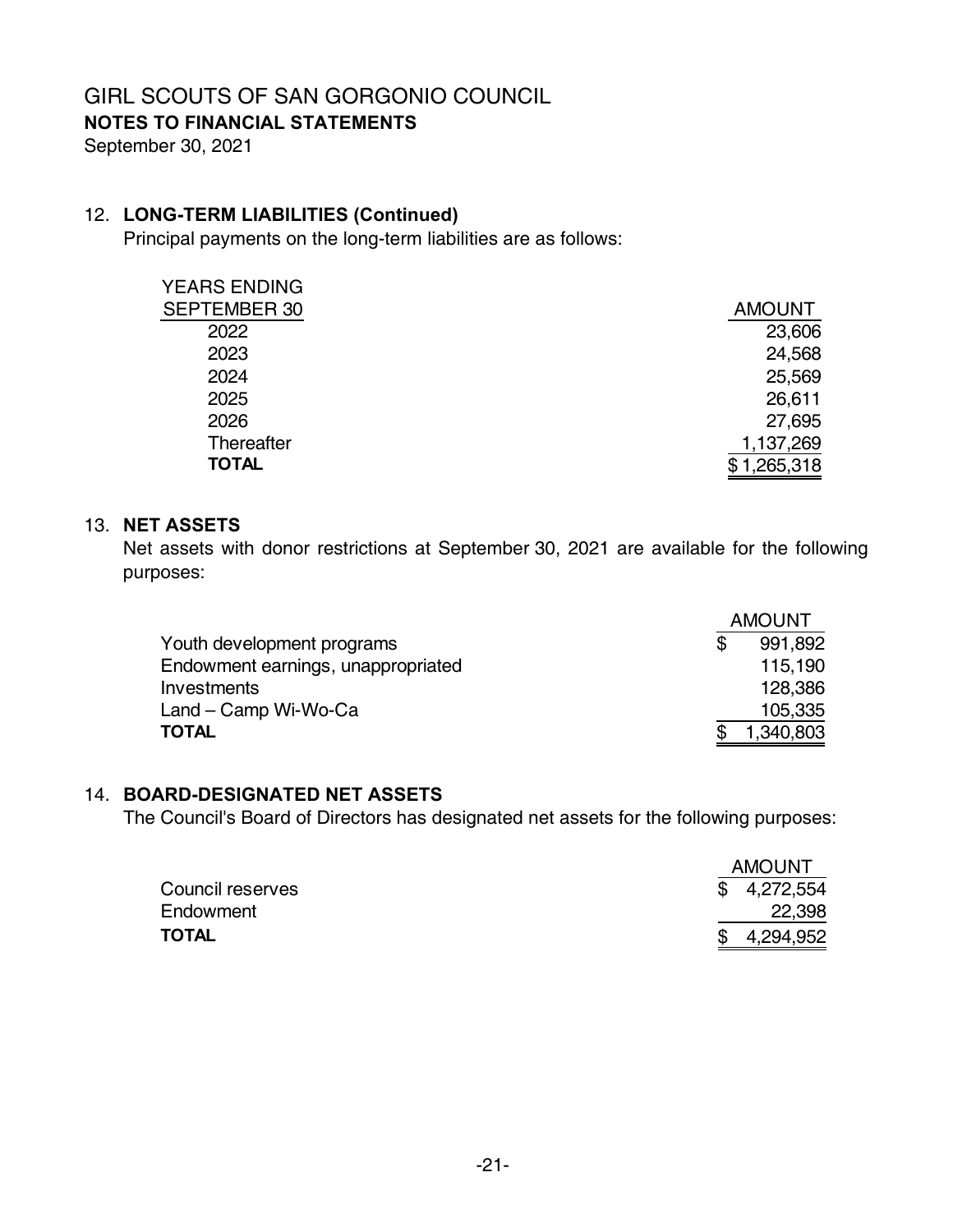# GIRL SCOUTS OF SAN GORGONIO COUNCIL **NOTES TO FINANCIAL STATEMENTS**

September 30, 2021

#### 15. **ENDOWMENT**

The Council's endowment includes both donor-restricted funds and funds designated by the Board of Directors to function as an endowment. As required by generally accepted accounting principles, net assets associated with endowment funds are classified and reported based on the existence or absence of donor-imposed restrictions.

The Board of Directors of the Council has interpreted the Uniform Prudent Management of Institutional Funds Act (UPMIFA) as requiring the preservation of the fair value of the original gift as of the gift date of the donor-restricted endowment funds absent explicit donor stipulation to the contrary. As a result of this interpretation, the Council classifies as permanently restricted net assets: (a) the original value of the gifts donated to the permanent endowment; (b) the original value of the subsequent gifts to the permanent endowment; and (c) accumulations to the permanent endowment made in accordance with the direction of the applicable donor gift instrument at the time the accumulation is added to the fund. The remaining portion of the donor-restricted endowment fund is classified as net assets with donor restrictions until those amounts are appropriated for expenditure by the Council in a manner consistent with the standard of prudence prescribed by UPMIFA.

*Investment and Spending Policies* - The Council has adopted investment and spending policies that attempt to provide a predictable stream of funding to programs supported by its endowment assets while seeking to maintain the purchasing power of these endowment assets over the long term. Endowment assets are invested in a well-diversified asset mix, which includes equity and debt securities that are intended to result in a consistent rate of return that has sufficient liquidity to make an annual distribution of 4%, while growing funds at a rate equal to inflation as measured by the Consumer Price Index (CPI). Actual returns in any given year may vary from this amount.

The Council has a policy of appropriating for distribution each year no more than 4% of a moving 12-quarter rolling average of the fair value of the endowment funds. In establishing this policy, the Council considered the long-term expected return on its investment assets, the nature and duration of the individual endowment funds, and the possible effect of inflation.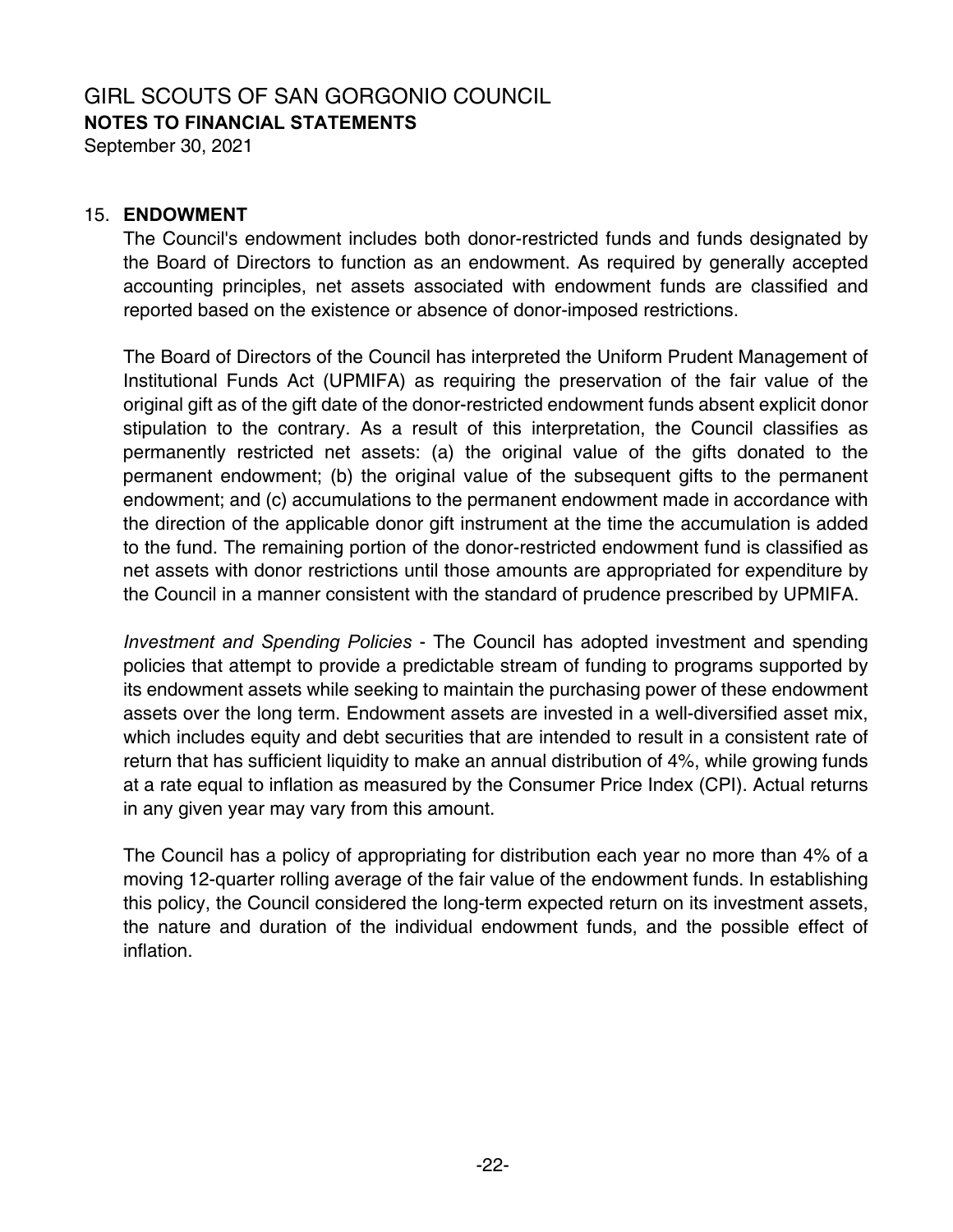## GIRL SCOUTS OF SAN GORGONIO COUNCIL **NOTES TO FINANCIAL STATEMENTS**

September 30, 2021

#### 15. **ENDOWMENT (Continued)**

Endowment net asset composition by type as of September 30, 2021 is summarized as follows:

|                    | <b>WITHOUT DONOR</b><br><b>RESTRICTIONS</b> |  | <b>WITH DONOR</b><br><b>RESTRICTIONS</b> |      | <b>TOTAL</b> |  |  |
|--------------------|---------------------------------------------|--|------------------------------------------|------|--------------|--|--|
| Donor-restricted   | $\blacksquare$                              |  | 348.911                                  | - \$ | 348.911      |  |  |
| Board-designated   | 22,398                                      |  | -                                        |      | 22,398       |  |  |
| <b>TOTAL FUNDS</b> | 22,398                                      |  | 348,911                                  |      | 371,309      |  |  |

Changes in endowment net assets for the year ended September 30, 2021 are summarized as follows:

|                                                          | <b>WITHOUT DONOR</b><br><b>RESTRICTIONS</b> |        | <b>WITH DONOR</b><br><b>RESTRICTIONS</b> | TOTAL |          |
|----------------------------------------------------------|---------------------------------------------|--------|------------------------------------------|-------|----------|
| <b>Endowment Net Assets,</b><br><b>Beginning of Year</b> |                                             |        | \$                                       | \$    | 352,900  |
| <b>Investment Return</b>                                 |                                             | 19,925 | 332,975                                  |       |          |
| Investment income                                        |                                             | 447    | 2,881                                    |       | 3,328    |
| Net appreciation                                         |                                             | 2,223  | 14,321                                   |       | 16,544   |
| Investment management fees                               |                                             | (197)  | (1,266)                                  |       | (1, 463) |
| <b>Total Investment Return</b>                           |                                             | 2,473  | 15,936                                   |       | 18,409   |
| <b>ENDOWMENT NET ASSETS,</b><br><b>END OF YEAR</b>       |                                             | 22,398 | \$<br>348,911                            | \$    | 371,309  |

### 16. **RELATED-PARTY TRANSACTIONS**

The Council is affiliated with the Girl Scouts of the United States of America (GSUSA), which provides the right to use its name and certain other technical and fundraising assistance. The Council is chartered by GSUSA to organize and extend girl scouting within its jurisdiction. The Council collects and passes through membership fees on behalf of GSUSA. The Council also purchases a majority of its merchandise inventory from GSUSA.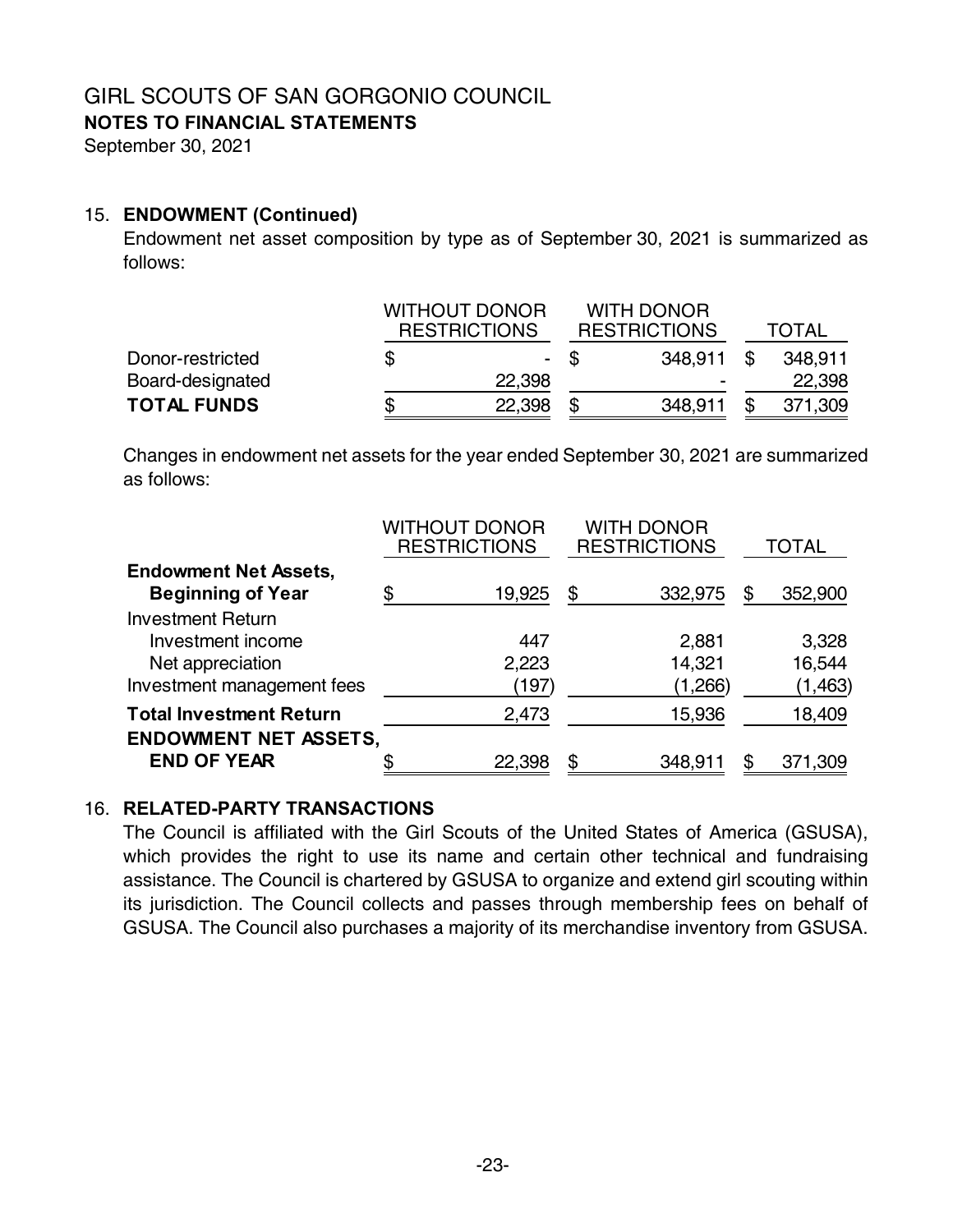**NOTES TO FINANCIAL STATEMENTS** 

September 30, 2021

#### 16. **RELATED-PARTY TRANSACTIONS (Continued)**

The following summarizes payments to GSUSA for the year ended September 30, 2021:

|                               | <b>AMOUNT</b> |
|-------------------------------|---------------|
| Purchases of merchandise      | 199,396       |
| Remittance of membership dues | 23,755        |
| <b>TOTAL</b>                  | 223,151       |

#### 17. **PRODUCT SALES**

Product sales for the year ended September 30, 2021 are detailed as follows:

|                  | <b>COOKIE</b> | FALL         |                      |
|------------------|---------------|--------------|----------------------|
|                  | <b>SALES</b>  | <b>SALES</b> | TOTAL                |
| <b>Sales</b>     | \$7,936,022   |              | 637,340 \$ 8,573,362 |
| Cost of sales    | 4,531,545     | 497,118      | 5,028,663            |
| <b>NET SALES</b> | \$3,404,477   | 140,222      | 3,544,699            |

#### 18. **CONCENTRATIONS**

#### A. **Cash**

The Council maintains its cash balances in financial institutions and money market investments. The balances at the financial institutions are insured by the Federal Deposit Insurance Corporation (FDIC) up to \$250,000. At various times there were balances in the bank that were over the FDIC limit. At September 30, 2021, the uninsured cash balance was \$4,523,082. The Council has not experienced any loss in such accounts and believes it is not exposed to any significant credit risk on its cash balances.

#### B. **Inventory**

The Council purchased the majority of the merchandise inventory from GSUSA, a related party, for the year ended September 30, 2021.

#### C. **Support and Revenue**

All of the Council's support and revenue from net product sales are derived from Riverside and San Bernardino counties.